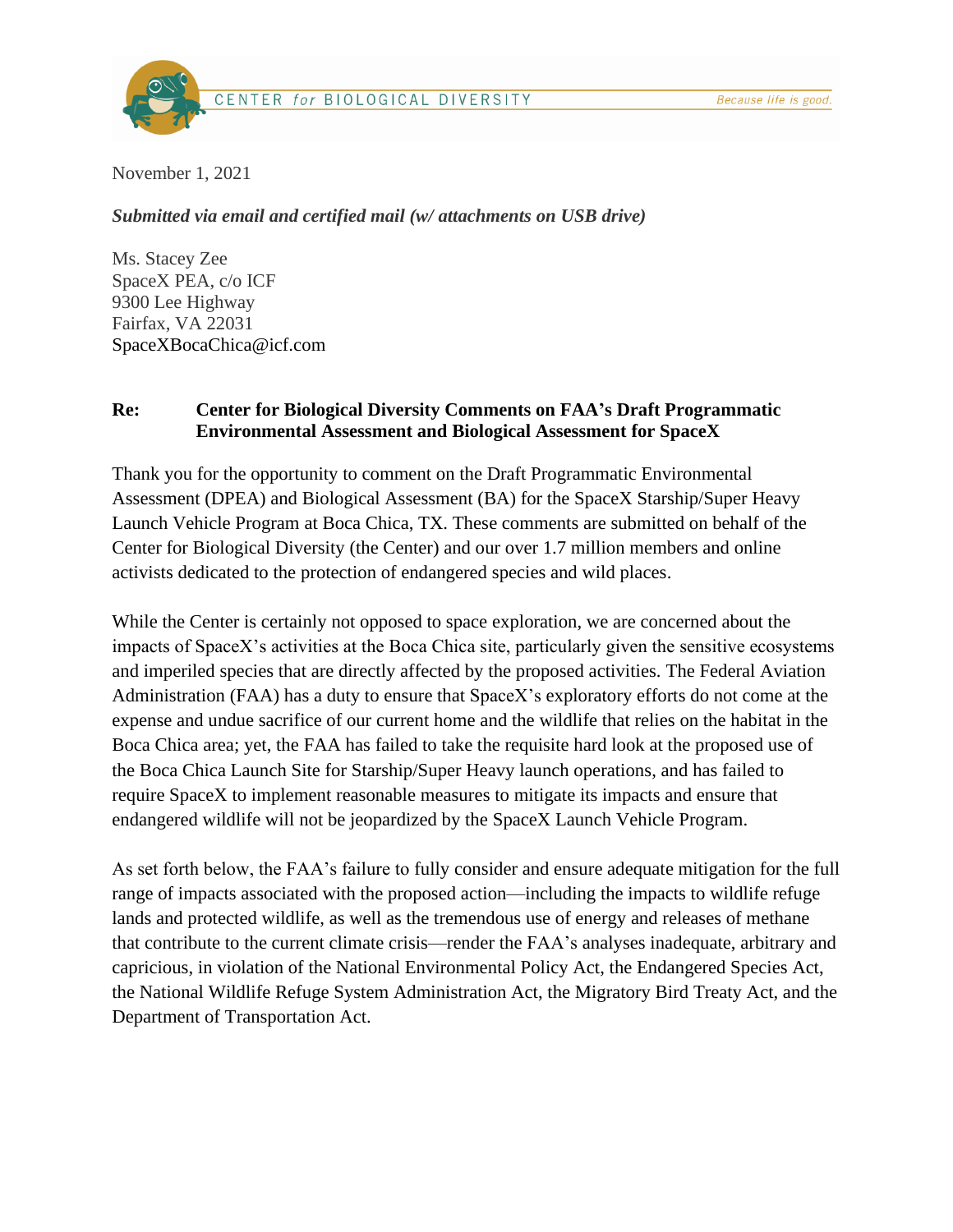#### **I. Violations of the National Environmental Policy Act**

## **A. The FAA Must Prepare an EIS**

The National Environmental Policy Act (NEPA) requires all agencies of the federal government to prepare an environmental impact statement (EIS) for all "major Federal actions significantly affecting the quality of the human environment."<sup>1</sup> To determine whether a proposed action significantly affects the environment and thus requires an EIS, the lead federal agency may first prepare an environmental assessment  $(EA)$ .<sup>2</sup> An environmental assessment must provide sufficient evidence and analysis to determine whether to prepare an  $EIS$ <sup>3</sup>. The lead agency must take a "hard look" at the relevant environmental concerns and alternatives to the proposed action.<sup>4</sup> If an environmental assessment concludes that there are no potentially significant impacts to the environment, the federal agency must provide a detailed statement of reasons why the project's impacts are insignificant and issue a finding of no significant impact (FONSI).<sup>5</sup> However, if an agency action may have significant impacts on the environment, then an EIS must be prepared.<sup>6</sup>

Since 1979 and until the Trump Administration, the CEQ NEPA regulations required that the "significance" of an agency action be evaluated through a consideration of the context and intensity of the proposed action. Despite recent regulatory changes that have attempted to withdraw the CEQ regulations regarding "significance" (which are now being challenged in court and that CEQ has recently indicated it is revisiting), the nature of the impacts of a project on the environment must still be deemed relevant to whether the project is "significant" for purposes of NEPA. Where, as here, the proposed activity will undoubtedly have significant adverse impacts on sensitive habitats and listed species, a full EIS is required.

Indeed, the longstanding NEPA regulations required agencies to consider ten "significance factors" in determining whether a federal action may have a significant impact, thus requiring an EIS.<sup>7</sup> Among other factors, agencies have considered the beneficial and adverse impacts of the action, the effect on public health and safety, unique characteristics of the geographic area impacted (such as park lands, wetlands, or ecologically critical areas), the degree to which possible effects are highly controversial, uncertain, or involve unique or unknown risks, cumulatively significant effects, whether the proposed action will violate any laws or standards

 $1$  42 U.S.C. § 4332(2)(C).

<sup>&</sup>lt;sup>2</sup> 40 C.F.R. § 1508.9.

<sup>3</sup> *Id*.

<sup>4</sup> *Id*. *See also Robertson v. Methow Valley Citizens Council*, 490 U.S. 332, 350 (1989).

<sup>5</sup> 40 C.F.R. § 1508.13.

<sup>6</sup> *Id*. § 1501.4.

<sup>&</sup>lt;sup>7</sup> See prior version of 40 C.F.R. § 1508.27 set forth in 43 Fed. Reg. 56003 (Nov. 29, 1978), 44 Fed. Reg. 874 (Jan. 3, 1979).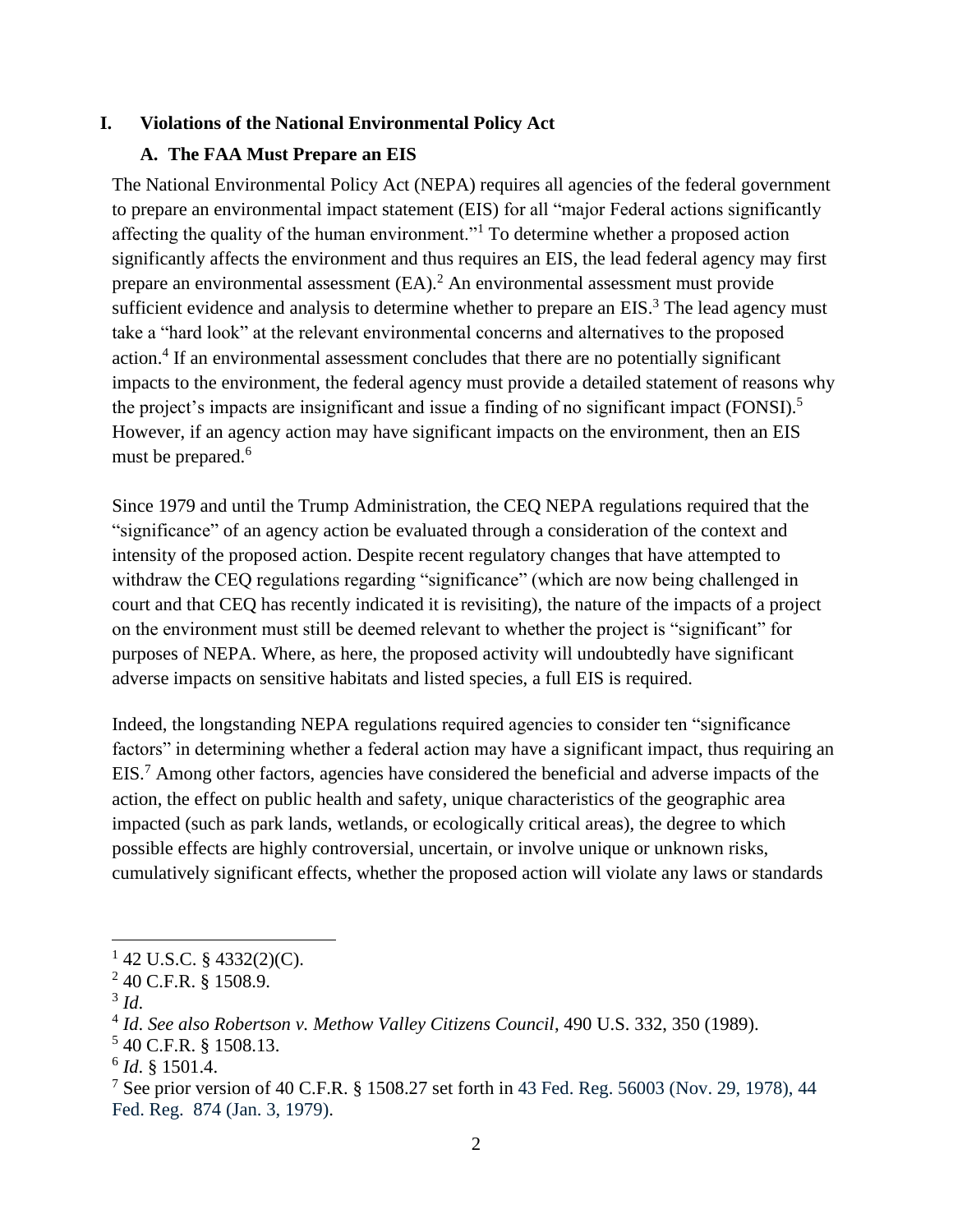of environmental protection, and whether it may adversely affect an endangered or threatened species. 8

The FAA's decision to prepare an EA rather than an EIS for the proposed use of the Boca Chica site for Starship/Super Heavy launch operations is inconsistent with the requirements of NEPA and calls into question whether the agency truly understands the scope of what SpaceX plans to do at the Boca Chica site, and the incredible environmental harm that is likely to occur – and indeed has already occurred – to an area that provides essential habitat for wildlife, including protected migratory birds and sea turtles. SpaceX activities not only have the potential for significant adverse environmental impacts, but those impacts would occur in essential habitat areas (including designated critical habitat) with unique characteristics that are easy to destroy, and very difficult to replace. Furthermore, such activities would certainly have cumulative impacts on the area and the climate, and recent correspondence from the U.S. Fish and Wildlife Service (FWS) indicates that the impacts of the SpaceX activities to the surrounding habitat is not only detrimental to several species, but is highly controversial given that SpaceX has been operating in violation of the prior Biological Opinion and Incidental Take Statement for the facility, which has led to the take of protected wildlife in violation of the ESA.<sup>9</sup>

The FAA itself acknowledges that the construction and operation of the project would result in adverse impacts from noise, light, traffic, heat and debris from rockets (that can explode and cause wildfires), and is therefore likely to adversely affect several ESA-listed species, including piping plovers, red knots, northern aplomado falcons, gulf coast jaguarundi and ocelots, as well as Kemp's ridley, loggerhead, green, hawksbill, and leatherback sea turtles, requiring formal ESA consultation with FWS. That admission alone undermines any argument that the impacts of the project are not "significant" for purposes of NEPA. Furthermore, the DPEA acknowledges the potential for significant environmental harm from SpaceX activities due to the unique and/or unknown risks of rocket launches (including "anomalies"), further undermining any argument that an EA alone is sufficient.

Put plainly, there can be no doubt that the proposed SpaceX activities at the Boca Chica site would have significant environmental impacts, requiring an EIS. The Boca Chica site is a small property surrounded by some of the most important habitat for migratory birds in the U.S. As the U.S. Fish and Wildlife explains, the Lower Rio Grande Valley Refuge (LRGV) — directly adjacent to the Boca Chica launch site — "is considered one of the most biologically diverse

8 *Id*.

<sup>9</sup> *See* Letters from Manuel "Sonny" Perez III, Complex Refuge Manager, South Texas Refuges Complex, U.S. Fish & Wildlife Serv. & Charles Ardizzone, Project Leader, Texas Coastal Ecological Service Office, U.S. Fish & Wildlife Serv. to Daniel P. Murray, Manager, Safety Division, Federal Aviation Administration dated Oct. 2, 2020, Dec. 14, 2020, and Jan. 22, 2021 (attached hereto).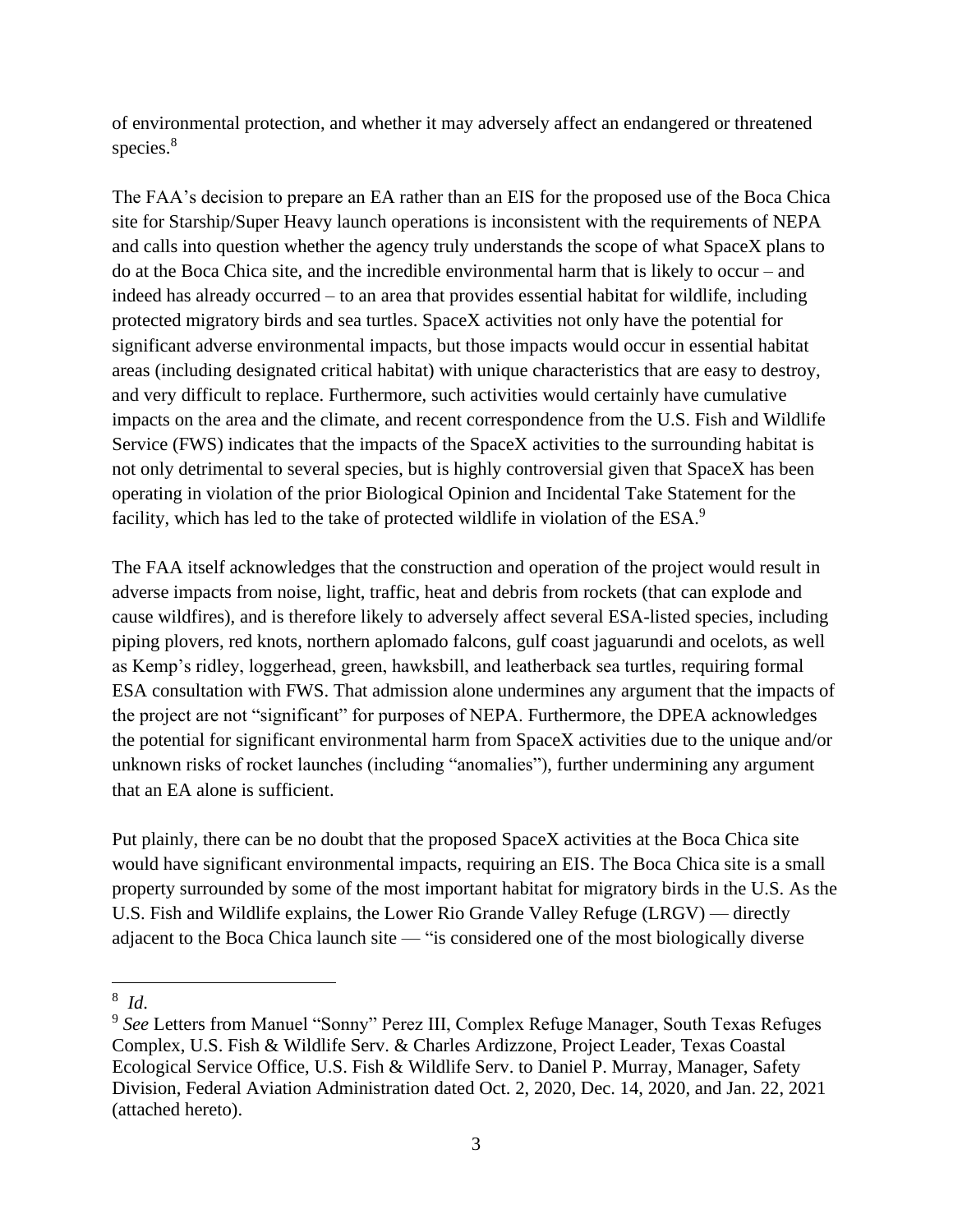regions in North America."<sup>10</sup> During migration, species from the Central and Mississippi flyway converge on this area, making it an essential stopover for migratory birds. However, much of the habitat in the region has been lost, relegating these birds to remnant tracts. The Lower Rio Grande Valley National Wildlife Refuge was established in 1979 specifically to connect and protect these isolated tracts of habitat. And the Boca Chica tract of the NWR is "an important link of the Lower Rio Grande Valley 'Wildlife Corridor'."<sup>11</sup> Not only does the Boca Chica tract provide habitat for migratory birds, such as ESA-listed piping plovers and red knots, but it "is one of the few places where the Kemp's Ridley sea turtle, the most critically endangered sea turtle in the world, comes ashore to nest on refuge beaches in the spring and summer."<sup>12</sup>

Other lands in the vicinity of the SpaceX facility that the FAA acknowledges would be impacted by SpaceX activities likewise provide important habitat for wildlife, including federally listed species. For example, the Laguna Atascosa NWR provides habitat for the endangered ocelot, jaguarundi, and northern aplomado falcon as well as threatened and endangered sea turtles and shorebirds.<sup>13</sup> It is also a "premier bird-watching destination with more recorded species of birds than any other refuge in the National Wildlife Refuge System."<sup>14</sup> The Service explains that "today, there is an expanded emphasis [at Laguna Atascosa] that includes endangered species conservation and management for shorebirds." <sup>15</sup> The refuge also provides habitat for the largest population in the United States of ocelots, "making it the center for conservation and recovery efforts for this endangered cat."<sup>16</sup> The nearby South Bay Coastal Preserve, with its wind-tidal flats, shallow depths, associated vegetation, and unique location likewise "provides excellent feeding, resting and wintering habitat for numerous types of migratory bird species."<sup>17</sup>

Simply put, the area surrounding the SpaceX facility at Boca Chica is not some wasteland that can be sacrificed for a private corporation's aspirations of interstellar travel, as Elon Musk appears to believe.<sup>18</sup> Rather, it is a biologically diverse and essential habitat area for many species, including imperiled migratory birds and sea turtles. For the FAA to suggest that an EIS is not warranted for permitting SpaceX to launch the largest rockets known to humankind—

 $10$  https://www.fws.gov/refuge/Lower Rio Grande Valley/about.html

<sup>11</sup> https://www.fws.gov/refuge/Lower\_Rio\_Grande\_Valley/visit/boca\_chica\_beach.html  $12$  *Id.* 

<sup>13</sup> *See* Laguna Atascosa NWR Comprehensive Conservation Plan, available at

https://www.fws.gov/doiddata/dwh-ar-documents/1266/DWH-ARZ000415.pdf (attached hereto).

<sup>&</sup>lt;sup>14</sup> https://www.fws.gov/refuge/Laguna Atascosa/about.html

 $^{15}$  *Id.* <sup>16</sup> *Id*.

<sup>17</sup> https://tpwd.texas.gov/landwater/water/conservation/txgems/southbay/index.phtml

<sup>&</sup>lt;sup>18</sup> In a "SpaceX Update" (May 7, 2020 Via Microsoft Teams), which was released via a Freedom of Information Act request, Mr. Musk is quoted on a slide which shows two large pieces of rocket debris in high value wetlands as stating "We've got a lot of land with nobody around, and so if it blows up, it's cool. – Elon Musk, 2018" (attached hereto)."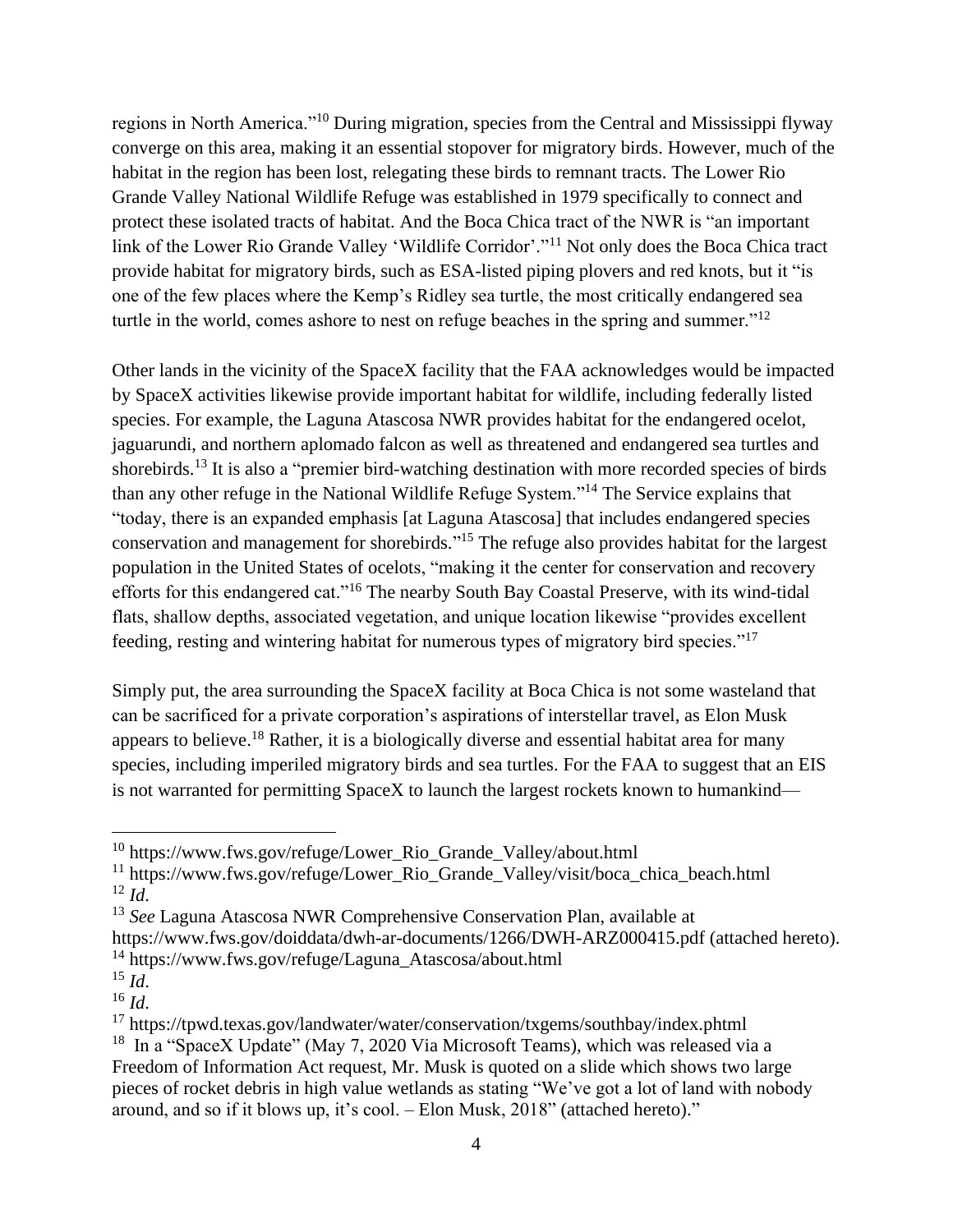which may explode causing catastrophic harm to adjacent habitat, and require the burning and/or venting of methane, a potent greenhouse gas—along with ancillary facilities including a desalination plant, power plant, LNG pretreatment system, and other energy intensive infrastructure, with the related noise, lighting, traffic, and other construction and operational harms, is simply ludicrous, and certainly the very definition of arbitrary and capricious agency action.

It also remains entirely unclear why the FAA now believes that an EA is sufficient when it previously prepared an EIS for SpaceX's activities at the Boca Chica facility, particularly given that the proposed activities are even more environmentally damaging than what was previously considered, with larger rockets and more infrastructure. And the issuance of a prior EIS does not provide any basis for an EA/FONSI for the proposed new use of the site for Starship/Super Heavy launch operations. While supplemental EA's *may* have been warranted for prior proposed changes to the SpaceX operations, the new proposed uses of the Boca Chica site are much different from the past use due to the difference in rocket size and technology and the addition of infrastructure including a power plant and desalination plant. Moreover, FAA's regulations implementing NEPA define when a Supplemental EIS is needed or whether an EA will suffice. This was referenced in the 2014 Record of Decision for SpaceX operations at Boca Chica (FAA Order 1050.1F, Sec. 902), which specifically stated that a supplemental EIS is not needed only if one of the following three conditions applies:

• The proposed Action conforms to plans or projects for which a prior EIS has been filed and there are no substantial changes in the Proposed Action that are relevant to environmental concerns;

• Data and analysis contained in the previous EIS are still substantially valid and there are no significant new circumstances or information relevant to environmental concerns and bearings on the Proposed Action or its impacts;

• All pertinent conditions and requirements of the prior approval have, or will be, met in the current actions.

SpaceX's activities proposed use of the Boca Chica site for Starship/Super Heavy launch operations do not meet any of these conditions. SpaceX is seeking to conduct activities that were not planned and included in the 2014 EIS, which only authorized up to 12 launches of Falcon 9 or Falcon Heavy rockets each year. The use of the site for Starship/Super Heavy launch operations – including up to 20 launches per year – and additional infrastructure is therefore a substantial change to the use of the area.

It is also evident that SpaceX has not complied with all of the pertinent conditions and requirements of the prior approvals, and that there is new information relevant to environmental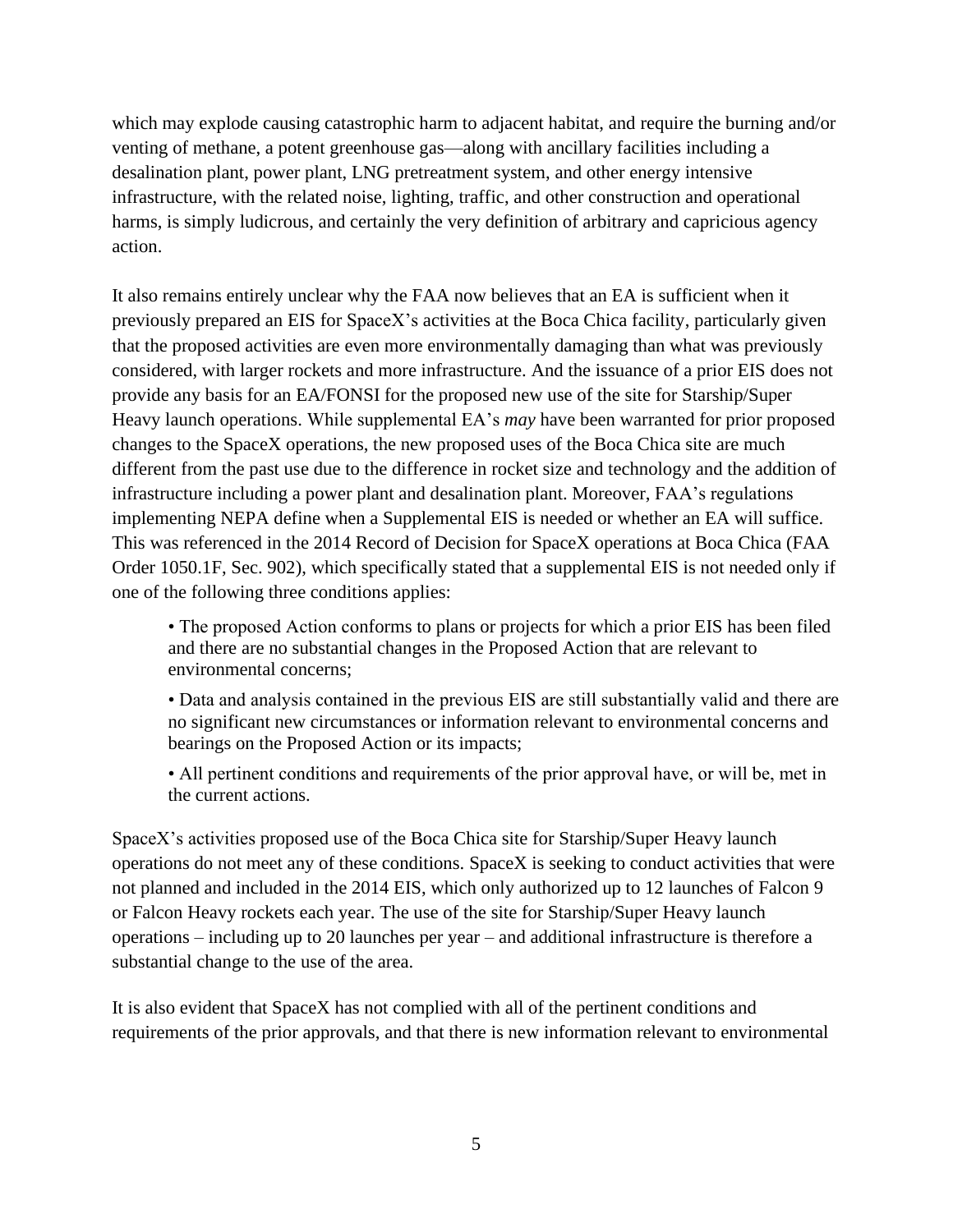concerns regarding SpaceX's operations at Boca Chica. As FWS noted in its January 22, 2021, letter to the  $FAA^{19}$ :

Since 2014, SpaceX has undertaken activities not covered in FAA's 2014 EIS which addressed only 12 launches per year, not continual experimentation related to the Starship/Super Heavy proposal as is currently being carried out. SpaceX activities not covered include a higher frequency of road closures extending well beyond 180 hours, large explosions from reported anomalies, the appearance of significantly large staffing, 24/7 operations, traffic, and construction activities not analyzed in the 2014 EIS. In addition, SpaceX rocket debris falling onto the Refuge has damaged the sensitive wind tidal flats. And, the vehicles or machinery used to retrieve rocket debris have created ruts and caused other damage that interrupts water sheet flow across these flats. Two SpaceX incidents on July 25, 2019 and again in August 2019 resulted in wildfires of 130-acres and 10-acres respectively burned through coastal prairie and dune habitats on refuge managed land. Anomalies resulting in explosions on November 20, 2019, February 28, 2020, and December 9, 2020 resulted in debris scattered onto refuge managed lands. Retrieval methods damaged the sensitive alkaline flat and refuge cable fencing installed to protect the area from disturbance.

### FWS further found that:

Due to operations by SpaceX, the FWS's ability to maintain the biological integrity, diversity and environmental health of Refuge resources, as well as our ability to ensure the viability of the six wildlife-dependent recreational uses, has been significantly diminished at the Boca Chica tract. This occurs by preventing or constraining public access year-round, hampering biological and monitoring studies including sea turtle patrols, sea turtle cold-stunning responses, hampering refuge management and law enforcement patrol, increased observations of road mortality of wildlife at all hours of daytime and nighttime, damage to sensitive habitats such as the wind tidal flats and to the salt prairie from explosions and fires, as well as adversely impacting nesting habitat for sensitive species.<sup>20</sup>

Hence, even if SpaceX were not seeking to drastically expand its activities at the Boca Chica site – resulting in additional environmental harm – a supplemental EIS would have been necessary because mitigation measures previously committed to were not being carried out and significant

<sup>&</sup>lt;sup>19</sup> Letter from Manuel "Sonny" Perez III, Complex Refuge Manager, South Texas Refuges Complex, U.S. Fish & Wildlife Serv. & Charles Ardizzone, Project Leader, Texas Coastal Ecological Service Office, U.S. Fish & Wildlife Serv. to Daniel P. Murray, Manager, Safety Division, Federal Aviation Administration at 2 (Jan. 22, 2021) ("FWS Jan. 22, 2021 Letter"). <sup>20</sup> *Id.*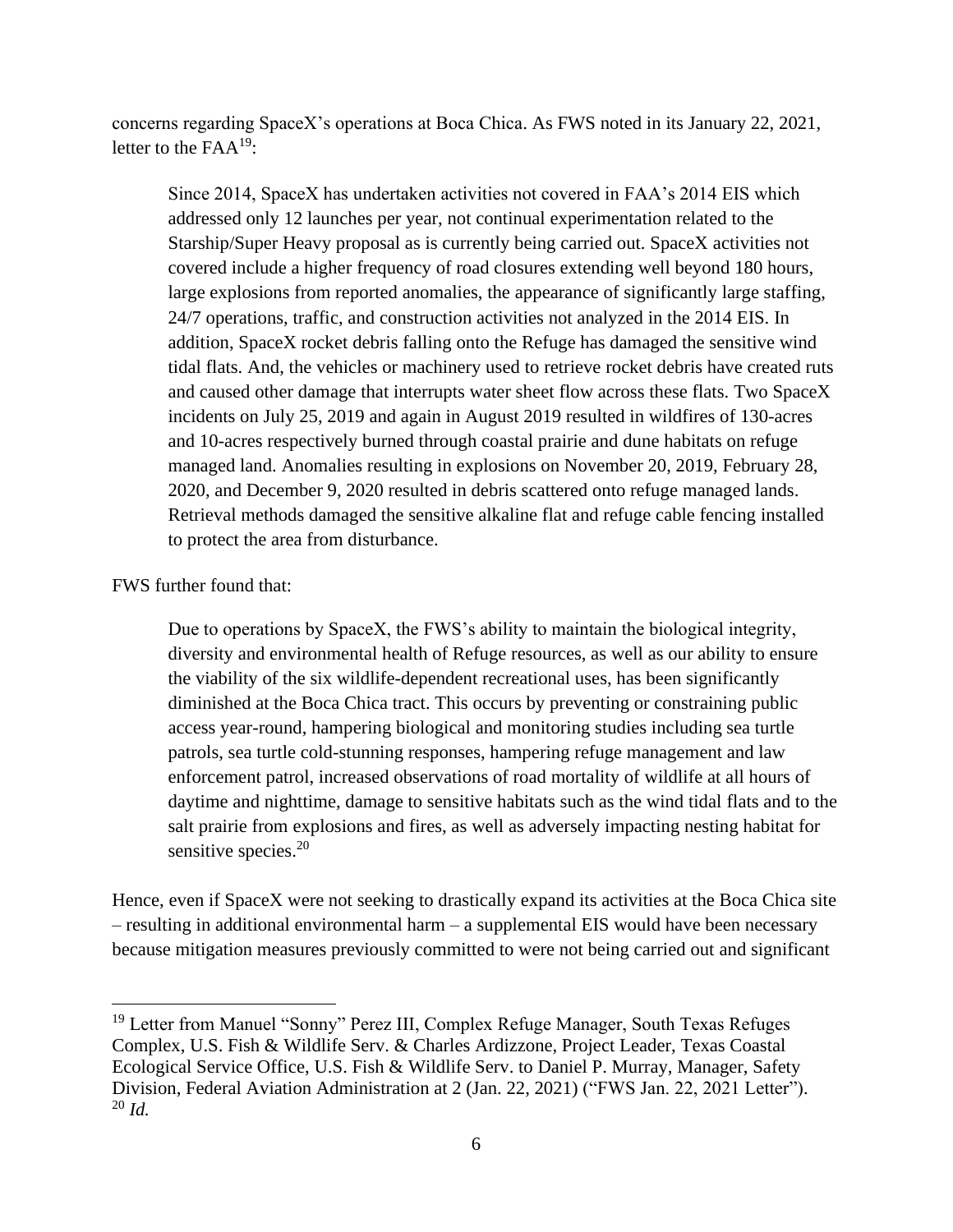environmental harm is occurring that was not previously considered.<sup>21</sup> With the new activities being proposed, it is even more evident that an EIS is required.

In sum, the FAA is proposing to authorize a new, expanded version of the SpaceX program at Boca Chica, which includes activities that have proven to result in significant harm to the environment, including to endangered species. Courts have specifically held that under NEPA and its implementing regulations, courts "cannot accept [an EA] as a substitute for an EIS despite the time, effort, and analysis that went into their production — because an EA and an EIS serve very different purposes."<sup>22</sup> "To treat an EA as if it were an EIS would confuse these different roles, to the point where neither the agency nor those outside it could be certain that the government fully recognized and took proper account of environmental effects in making a decision with a likely significant impact on the environment.<sup>223</sup> Under the circumstances here, an EA cannot suffice. Indeed, an EA aims simply to identify (and assess the "significance" of) potential impacts on the environment to see whether an EIS is needed, but it is not intended to provide the full analysis – the "hard look" – that NEPA requires for major federal actions with significant environmental effects.<sup>24</sup> Where, as here, there clearly are significant effects, officials must make their decision "in light of an EIS."<sup>25</sup> Therefore, the FAA's failure to produce an EIS is arbitrary, capricious, and in clear violation of NEPA.

## **B. The FAA failed to take the requisite "hard look" at the environmental impacts of the project**

Even if an environmental assessment would suffice for this project, which it clearly cannot, the FAA has failed to provide a sufficient analysis of the impacts of the proposed action in the DPEA and has therefore failed to take the hard look required under NEPA to fully consider the environmental impacts of the proposed SpaceX activities.<sup>26</sup>

As discussed above, the SpaceX facility is surrounded by publicly owned conservation, park, and recreation lands including Boca Chica State Park, Brazos Island State Park, the Lower Rio Grande Valley National Wildlife Refuge, the South Bay Coastal Preserve, and the Las Palomas Wildlife Management Area (Boca Chica Unit). These lands are of incredible conservation value for a range of federally and state listed species and other protected species such as migratory

<sup>21</sup> *See* 40 C.F.R. § 1501.29 (providing that a supplemental EIS is required when there are "significant new circumstances or information relevant to environmental concerns and bearing on the proposed action or its impacts").

<sup>22</sup> *Sierra Club v. Marsh*, 769 F.2d 868, 875 (1st Cir. 1985) (Breyer, J.).

<sup>23</sup> *Id*.; *See also Massachusetts v. Watt*, 716 F.2d 946, 951 (1st Cir. 1983).  $^{24}$  *Id.* 

<sup>25</sup> *Sierra Club v. Marsh*, 769 F.2d 868, 875 (1st Cir. 1985) (noting that "the purpose of an EA is simply to help the agencies decide if an EIS is needed").

<sup>26</sup> *See Robertson v. Methow Valley Citizens Council*, 490 U.S. 332, 350 (1989).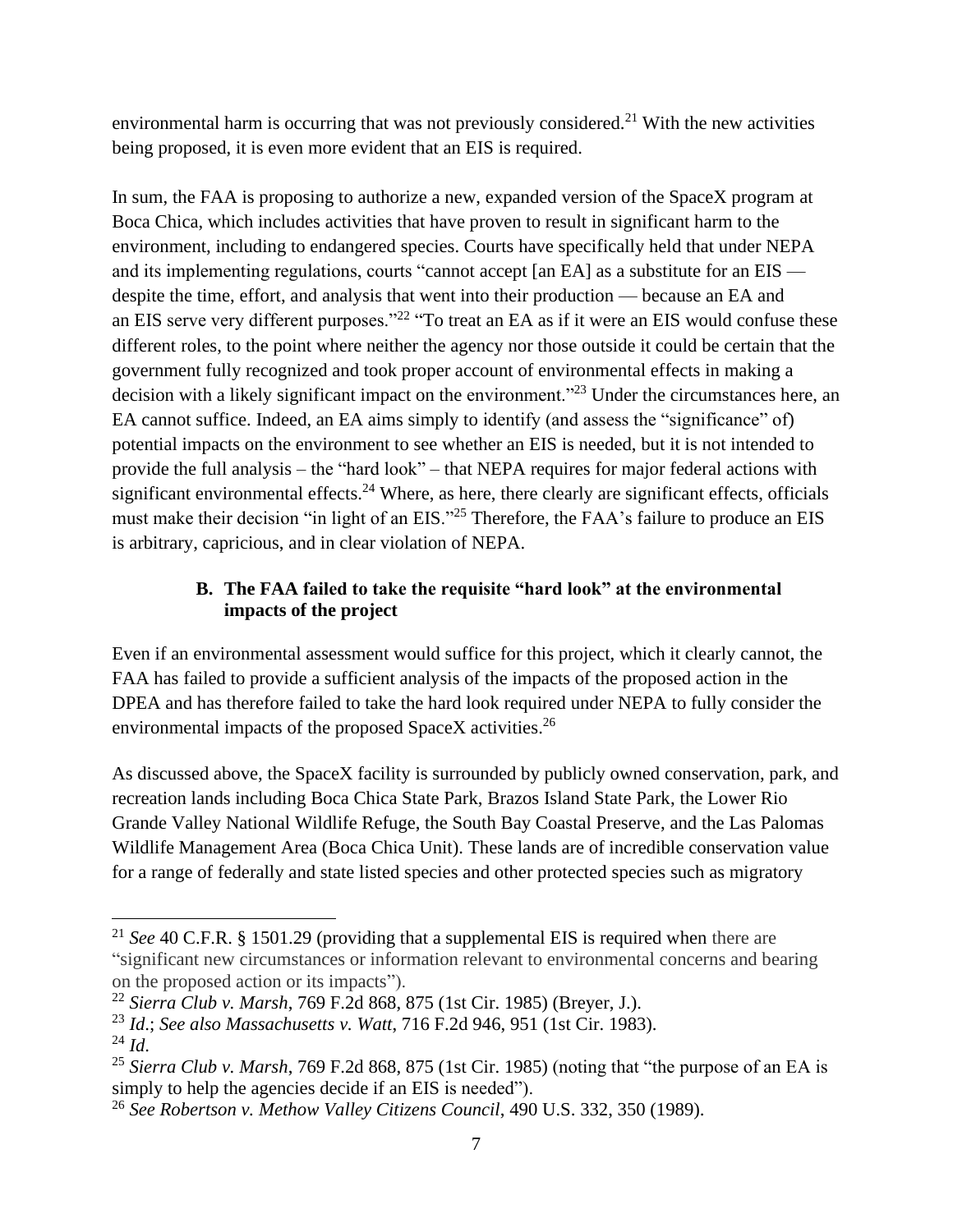birds. The DPEA, however, does not provide a full analysis of the environmental impacts to these areas and the wildlife that rely on them. Rather, it provides only cursory statements about the potential for environmental harm – including passing reference to potentially catastrophic harm from rocket explosions that may cause extensive wildfires – but fails to provide any real analysis of the actual impacts to the people, habitats and wildlife that will be adversely affected.

For example, as discussed in the attached documents obtained through FOIA, $^{27}$  there have been several explosions of rockets at the SpaceX facility, and the DPEA acknowledges that FAA anticipates further "anomalies" from the SpaceX Starship/Super Heavy Launch Vehicle Program at Boca Chica. In fact, the DPEA states that SpaceX is proposing to conduct approximately 10 tank tests of its rockets per month and estimates a 10 percent rate of anomalies during tank testing, which "would result in an explosion and the spread of debris. The distance for which debris could spread is considered the blast danger area," which includes the adjacent wildlife refuge and park lands.<sup>28</sup> However, the DPEA totally glosses over what the actual environmental impacts of these explosions could be. It merely mentions offhandedly that there may be monthly explosions but provides no in-depth analysis of how debris from such explosions would affect nearby wildlife and habitats, other than conclusory statements regarding the potential for some unknown amount of harm. The DPEA fails to address the direct harm to wildlife and habitats from the debris, as well as debris recovery efforts, which FWS has stated – as set forth above – are causing undue adverse impacts to wildlife, including listed species.<sup>29</sup> However, "general statements about possible effects and some risk do not constitute a hard look absent a justification regarding why more definitive information could not be provided."<sup>30</sup>

The DPEA also fails to address the potential for devastating wildfires and hazardous material contamination from these anomalies.<sup>31</sup> It only briefly notes that "[c]hanges to terrestrial habitat structure might occur from fire in small areas adjacent to the launch mount and landing pad. Vegetative land cover in these areas is classified as barren or grasslands, both of which would recover quickly post-fire."<sup>32</sup> However, SpaceX's activities have resulted in several fires in areas immediately adjacent to the launch site, such as two fires in the LRGV which burned 140 acres of refuge habitat. Moreover, SpaceX's operations are located within piping plover critical habitat, yet the DPEA fails to address how piping plovers would be impacted as a result of these fires. Rather, the FAA merely discusses how SpaceX would respond to a fire, but this does not

 $27$  The Center incorporates these documents by reference and asks that they be included in the administrative record for this matter.

<sup>28</sup> DPEA at 16.

<sup>&</sup>lt;sup>29</sup> Photos of impacts to piping plover critical habitat from removing rocket explosion debris are attached hereto.

<sup>30</sup> *Blue Mountains Biodiversity Project v. Blackwood*, 161 F.3d 1208, 1213 (9th Cir. 1998).

 $31$  A discussion of the potential harm from these incidents can be found in the letter to FAA from Charles Ardizzone, FWS Field Supervisor, dated March 2, 2020 (attached hereto). <sup>32</sup> DPEA at 112.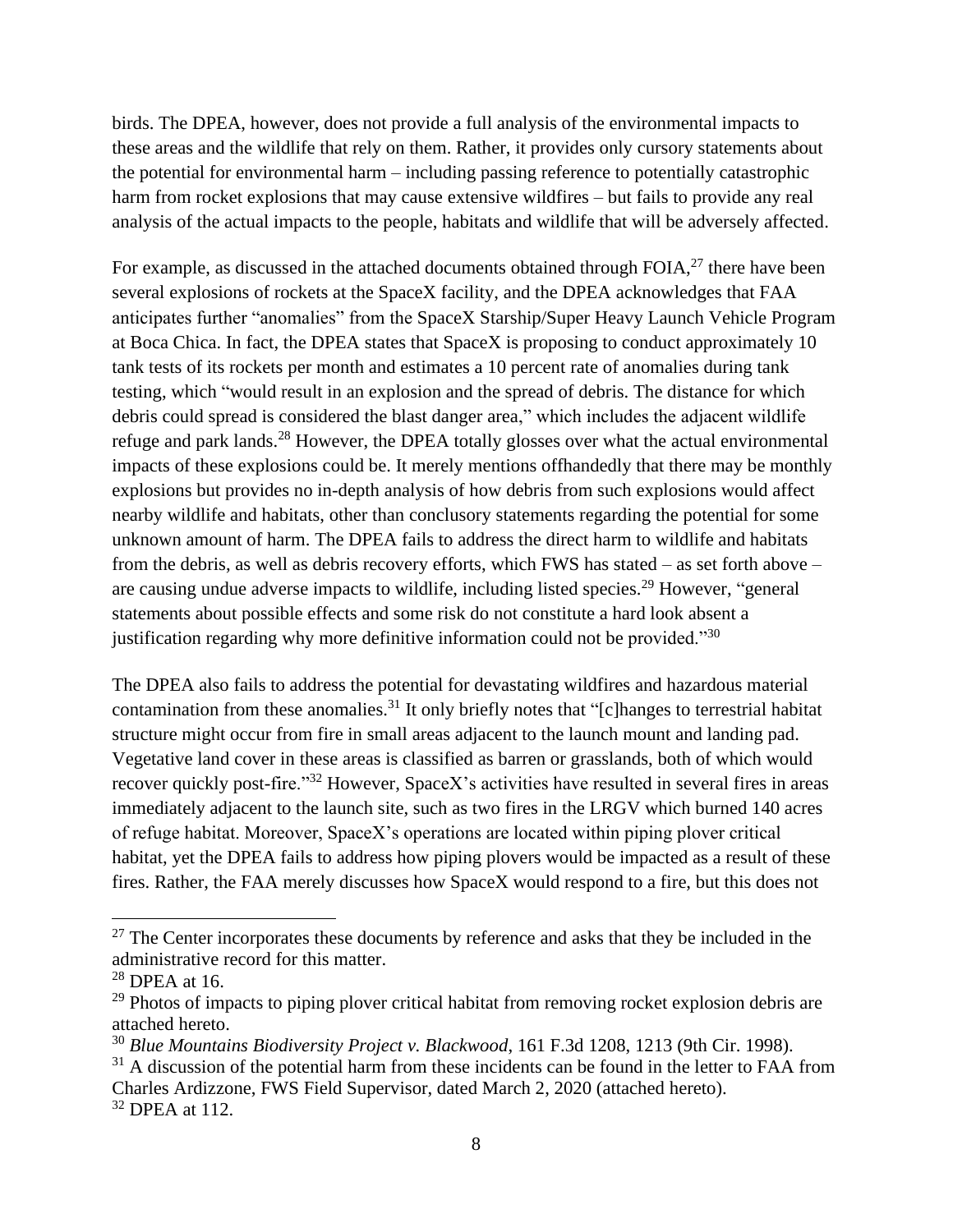provide a "hard look" at the potential for catastrophic damage to surrounding habitat from an anomaly. This is clearly not enough to satisfy NEPA.<sup>33</sup>

In addition, the FAA failed to address the impacts of SpaceX's activities on the ozone layer. It is well established that the ozone layer plays an important role in protecting the earth (and its inhabitants) from the sun's harmful rays. The EPA has stated that "the ozone layer in the stratosphere absorbs a portion of the radiation from the sun, preventing it from reaching the planet's surface. Most importantly, it absorbs the portion of UV light called UVB. UVB has been linked to many harmful effects, including skin cancers, cataracts, and harm to some crops and marine life."<sup>34</sup> In the DPEA, the FAA claims that it need not consider the impacts of SpaceX activities on the ozone layer, since "the proposed launch activities do not generate ozone depleting substances;"<sup>35</sup> however, the FAA provides no support for this contention. In fact, studies have shown that rocket engine emissions *do* adversely affect the ozone layer. Rocket engine exhaust contains gases and particles that can have important impacts on climate and ozone because rocket engines emit various amounts of submicrometer-sized particles of soot (or black carbon, BC) and alumina (aluminum oxide) directly into the stratosphere.<sup>36</sup> The FAA's failure to consider the impacts of rocket emissions on the ozone layer is a glaring violation of NEPA.

Finally, the FAA violated NEPA because the DPEA does not provide an analysis of all reasonable alternatives to the proposed action. The alternatives analysis is the heart of the NEPA process,<sup>37</sup> and the FAA's own NEPA implementing regulations explicitly state that "The FAA decision-making process must consider and disclose the potential impacts of a proposed action and its alternatives on the quality of the human environment."<sup>38</sup> Yet the only alternative provided for analysis was the proposed action. FAA failed to analyze other options, including a lessintensive use of the Boca Chica site (i.e., fewer launches per year), or the use of other sites for the proposed launches, such as the Kennedy Space Center. The failure to consider a full range of alternatives renders the FAA's NEPA analysis arbitrary and capricious.

<sup>33</sup> *See Ocean Advocates v. U.S. Army Corps of Eng'rs*, 402 F.3d 846, 864-66 (9th Cir. 2005) (holding the agency failed to take a "hard look" where its assessment included only conclusory assertions and did not discuss contrary evidence); *Alaska Wilderness League v. Kempthorne*, 548 F.3d 815, 831 (9th Cir. 2008) ("This is the type of 'conclusory assertion' that is disfavored by this court because the agency has not provided any scientific data that justifies this position."). <sup>34</sup> EPA, Basic Ozon Layer Science. Available at https://www.epa.gov/ozone-layer-

protection/basic-ozone-layer-science.

 $35$  DPEA at 43.

<sup>36</sup> M.N. Ross and D.W. Toohey, The Coming Surge of Rocket Emissions. EOS, Sep. 24, 2019) *available at* https://eos.org/features/the-coming-surge-of-rocket-emissions (attached hereto). <sup>37</sup> *See* 40 C.F.R. § 1502.14.

<sup>38</sup> FAA Order 1050.1E at 1-8.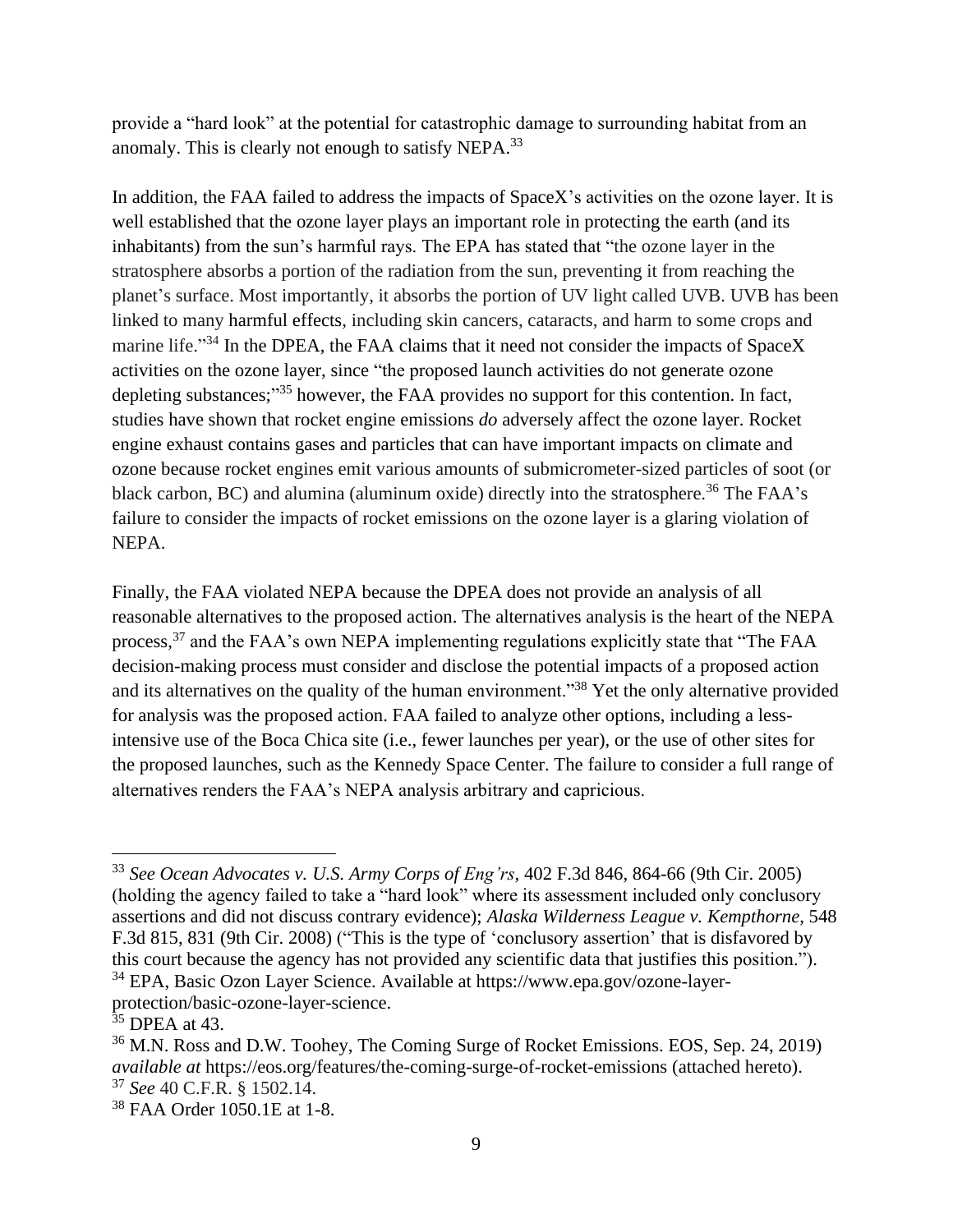#### **C. The FAA failed to consider SpaceX's contribution to the climate crisis**

NEPA necessitates a consideration of climate impacts because it requires that federal agencies consider the reasonably foreseeable direct and indirect impacts of their actions, even if the extent of these impacts is not known.<sup>39</sup> Climate impacts are an indirect result of the proposed SpaceX activities, and therefore must be considered in the NEPA analysis.<sup>40</sup> However, the FAA has failed to analyze the impacts of SpaceX's emissions on the environment. Indeed, the FAA failed to even include all of the emissions associated with the project in its cursory discussion of climate – such as the methane emissions from the fracking of natural gas to supply the fuel for the rockets and power plant – and therefore its analysis is woefully incomplete.

It is notable that Elon Musk, the CEO of SpaceX, has acknowledged that climate change is the "biggest threat facing humanity."<sup>41</sup> Yet, his company is using an incredible amount of energy and greenhouse gasses to fuel the activities at Boca Chica. Regardless of that inherent contradiction, the FAA certainly has a duty to fully analyze the contribution of the proposed activities to the current climate crisis. However, the FAA provides no analysis in the DPEA as to the impacts the proposed SpaceX activities would have on our climate and how such changes will impact people and the environment, instead claiming that the emissions will not be significant, based only on comparing SpaceX to the total GHG emissions of the US.<sup>42</sup> However, the emissions from SpaceX are certainly not discountable, and the FAA's approach ignores that every contribution of GHGs to the atmosphere causes cumulative harm. Ignoring the incremental

<sup>39</sup> *See* 42 U.S.C. § 4332(2)(C), 40 C.F.R. § 1508.8.

<sup>40</sup> *See Center for Biological Diversity v. Bernhardt*, 982 F.3d 723, 736 (9th Cir. 2020) (holding GHG emissions are a 'reasonably foreseeable' indirect effect). Federal agencies evaluating climate impacts of their proposals have frequently claimed that science has not developed the tools to analyze climate impacts of individual proposals. This is not accurate. The social cost of carbon and social cost of methane are two reliable tools that are available and should be utilized by BLM in the PEIS process. Under NEPA's implementing regulations, where "information relevant to reasonably foreseeable significant adverse impacts cannot be obtained because the overall costs of obtaining it are exorbitant or the means to obtain it are not known," NEPA regulations direct agencies to evaluate a project's impacts "based upon theoretical approaches or research methods generally accepted in the scientific community." 40 C.F.R. § 1502.21. The social cost of carbon and social cost of methane are based on generally accepted research methods and years of peer-reviewed scientific and economic studies. As the D.C. Circuit recently explained in invalidating the Federal Energy Regulatory Commission's review of a fossil fuel infrastructure project, 40 C.F.R. § 1502.21 requires federal agencies to evaluate the social cost of carbon as one potentially available, scientifically accepted tool for analyzing climate impacts. *Vecinos para el Bienestar de la Comunidad Costera v. Fed. Energy Regul. Comm'n*, 6 F.4th 1321, 1329 (D.C. Cir. 2021).

<sup>&</sup>lt;sup>41</sup> https://www.npr.org/2021/02/08/965372754/elon-musk-funds-100-million-xprize-for-pursuitof-new-carbon-removal-ideas

 $42$  DPEA at 47.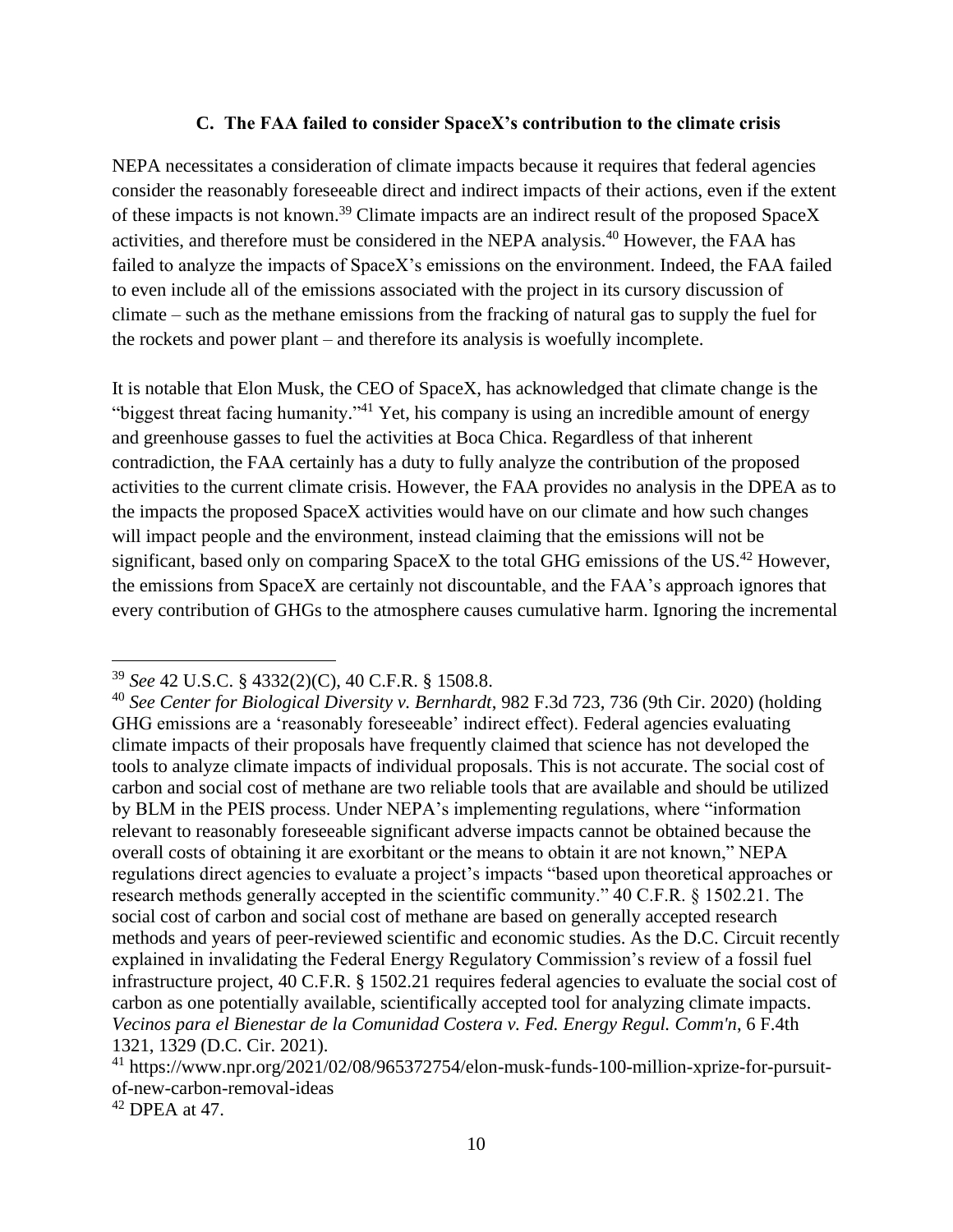contribution of a project like SpaceX will only lead to death by a thousand small cuts, which the FAA has failed to properly consider.<sup>43</sup>

As SpaceX itself notes, the Super Heavy Rocket is the World's most powerful rocket. It holds up to 3,700 metric tons of propellant, while the Starship holds up to 1,500 metric tons. The Raptor engines on these rockets use liquid methane, a potent greenhouse gas that may also need to be vented into the atmosphere by SpaceX. According to the FAA, burst testing would include the "deliberate release" of LN2 and/or LOX to the environment, and such tank tests would occur 10 times per month, releasing a significant amount of greenhouse gasses into the atmosphere.<sup>44</sup> Similarly, the FAA states that during pre-flight operations it is possible that the rocket would not be able to connect to reconnect to the ground systems, requiring the release of up to 814 tons of methane propellant into the atmosphere. While SpaceX claims this would be a rare, unplanned event, the FAA must still assess the impacts of such events on the environment, yet the agency is silent as to the climate impacts of these releases. Same with releases following suborbital launches that would occur 20 times per year, where approximately 10 metric tons of propellants would be vented to the atmosphere after each launch, with the potential for significantly more if there is an "anomaly."

And the "proposed action" includes not only the launching of methane-fueled rockets, but the construction and operation of a desalination plant, a new LNG-fueled power plant to generate power for activities at all SpaceX facilities,<sup>45</sup> and a natural gas pretreatment facility, all of which are energy and greenhouse-gas intensive. Yet, the DPEA is silent as to the implications of the action on climate change. The FAA failed to even address where the methane fuel/LNG is coming from, how it will be shipped, and the upstream impacts associated with fracking or other methods required to obtain the fuel needed for SpaceX rockets and infrastructure. And the FAA ignored emissions from anomalies, which could result in significant methane releases.

<sup>43</sup> *See Ctr. for Biological Diversity v. Nat'l Highway Traffic Safety Admin.*, 538 F.3d 1172, 1216- 17 (9th Cir. 2008) (holding that, under NEPA, agencies must "discuss the *actual* environmental effects resulting from . . . emissions").

<sup>44</sup> DPEA at 15-16.

<sup>&</sup>lt;sup>45</sup> The power plant is itself a major action with significant environmental consequences that requires review in an EIS. According to the FAA:

The power plant would be approximately 5.4 acres in size. Power for the power plant would be generated using a large natural gas turbine and a steam turbine running in a combined cycle, and a small natural gas turbine and a steam turbine running in a combined cycle. The power plant would be comprised of multiple structures, including air intake, compressors, expanders, reflux tanks, surge tank, cold box, and cooling tower. Some of these structures would be less than 30 feet tall; however, some structures would be up to 150 feet tall.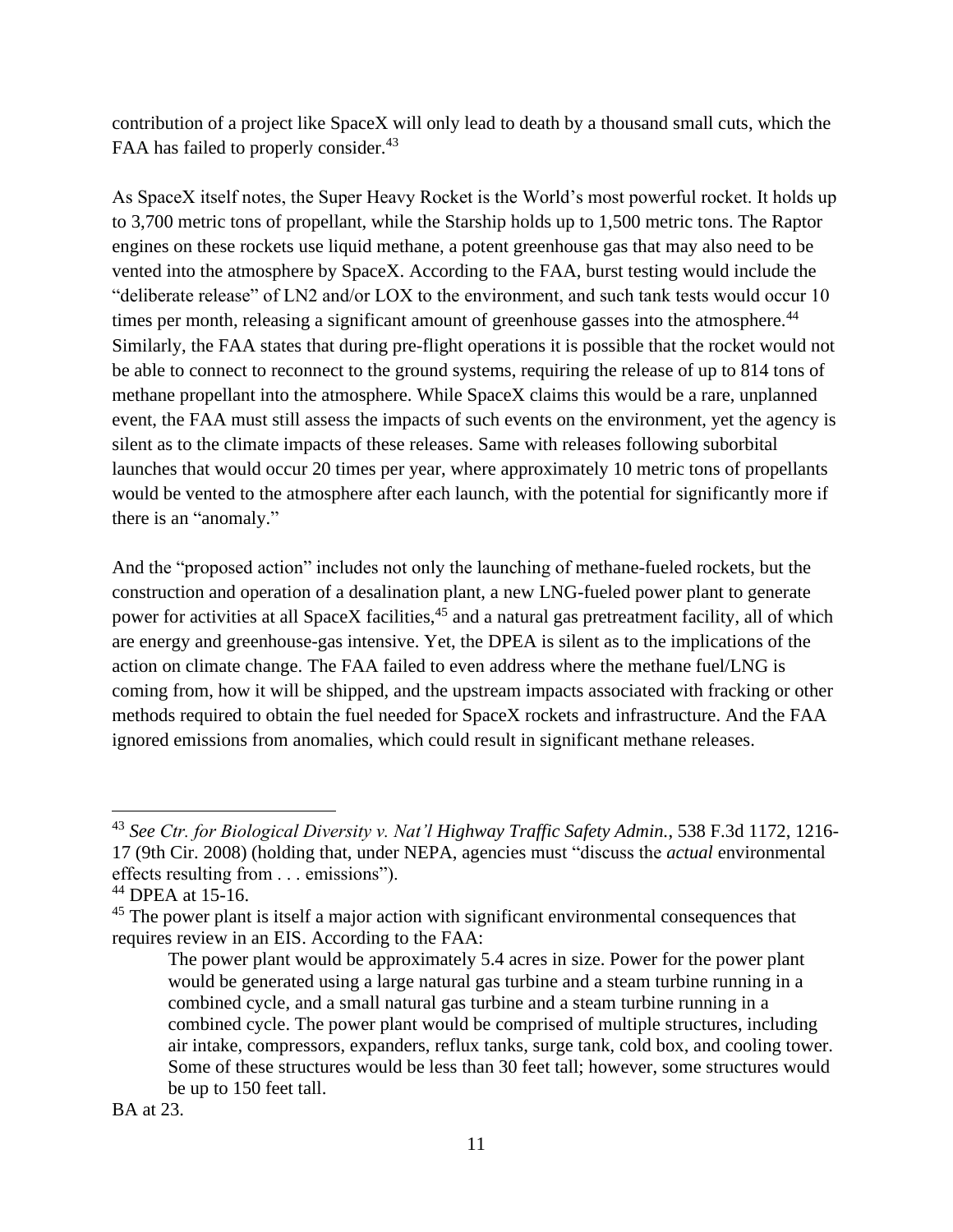This is a critical error because methane emissions are particularly alarming. Immediate, deep reductions in methane emissions are critical for lowering the rate of global warming in the nearterm, preventing the crossing of irreversible planetary tipping points, and avoiding harms to species and ecosystems from methane's intensive near-term heating effects and ground-level ozone production.<sup>46</sup> Methane is a super-pollutant 87 times more powerful than  $CO<sub>2</sub>$  at warming the atmosphere over a 20-year period,<sup>47</sup> and is second only to  $CO<sub>2</sub>$  in driving climate change during the industrial era.<sup>48</sup> Methane also leads to the formation of ground-level ozone, a dangerous air pollutant that harms ecosystems and species by suppressing plant growth and reducing plant productivity and carbon uptake.<sup>49</sup>

Because methane is so climate-damaging but also comparatively short-lived with an atmospheric lifetime of roughly a decade, cutting methane has a relatively immediate effect in slowing the rate of temperature rise in the near-term. Critically, deep cuts in methane emissions of ~45% by 2030 would avoid 0.3°C of warming by 2040 and are considered necessary to achieve the Paris Agreement's 1.5°C climate limit and prevent the worst damages from the climate crisis.<sup>50</sup> Deep cuts in methane emissions that reduce near-term temperature rise are also critical for avoiding the crossing of planetary tipping points—abrupt and irreversible changes in Earth systems to states wholly outside human experience, resulting in severe physical, ecological and socioeconomic harms.<sup>51</sup> The FAA's failure to fully consider the implications of SpaceX's activities, particularly when those activities will result in significant LNG and methane emissions, is a clear violation of NEPA.

<sup>46</sup> United Nations Environment Programme and Climate and Clean Air Coalition, Global Methane Assessment: Benefits and Costs of Mitigating Methane Emissions, Nairobi: United Nations Environment Programme (2021) [hereinafter Global Methane Assessment], https://www.unep.org/resources/report/global-methane-assessment-benefits-and-costsmitigating-methane-emissions, at 11.

 $47$  Myhre, G. et al., Anthropogenic and Natural Radiative Forcing. In: Climate Change 2013: The Physical Science Basis. Contribution of Working Group I to the Fifth Assessment Report of the Intergovernmental Panel on Climate Change [Stocker, T.F. et al. (eds.)] (2013), *available at* https://www.ipcc.ch/report/ar5/wg1/ at Table 8.7.

<sup>48</sup> Global Methane Assessment at 11.

<sup>49</sup> *Id.* at 11, 69.

<sup>50</sup> *Id.* at 11.

<sup>&</sup>lt;sup>51</sup> Hoegh-Guldberg, O. et al., Impacts of 1.5°C Global Warming on Natural and Human Systems, In: Global Warming of 1.5°C, An IPCC Special Report on the impacts of global warming of 1.5°C above pre-industrial levels and related global greenhouse gas emission pathways, in the context of strengthening the global response to the threat of climate change, sustainable development, and efforts to eradicate poverty [Masson-Delmotte, V. et al. (eds)] (2018), https://www.ipcc.ch/sr15/chapter/chapter-3/, at 262.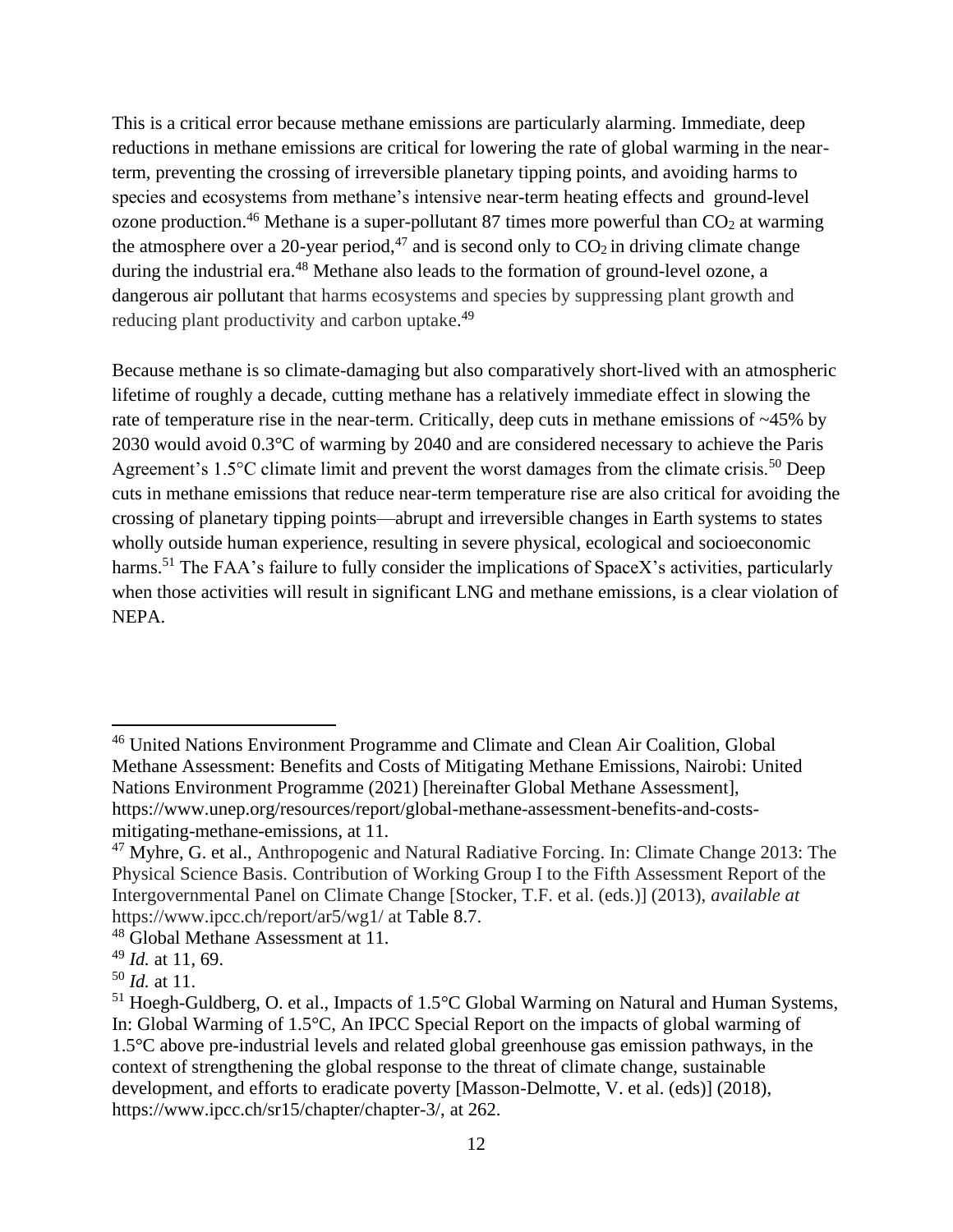In sum, the FAA's failure to consider the human health and environmental impacts of SpaceX's emissions in the context of the current climate crisis renders the FAA's NEPA analysis arbitrary and capricious.

## **D. The FAA failed to adequately address the impacts of storm damage on aboveground storage tanks.**

The FAA states that launch propellant and commodities (including gaseous and liquid methane) will be stored in aboveground tanks at the Boca Chica site. This includes thousands of metric tons of propellants, which by definition are explosive, but also have been shown to be carcinogenic and toxic. The Boca Chica site has the potential to be hit by hurricanes coming off the Gulf of Mexico, which have been increasing in recent year. Furthermore, FEMA's flood risk map (attached hereto) clearly shows that all SpaceX facilities at Boca Chica are at risk of flooding. However, the FAA has failed to consider the potential impacts of storm damage, including from a worst-case scenario tank rupture, and the harm that would result in the habitat areas surrounding the SpaceX site. The FAA has therefore failed to take a "hard look" at the environmental impacts of storing dangerous and toxic chemicals in above-ground tanks at the Boca Chica site.

## **II. The Proposed Mitigation is Insufficient**

As set forth herein and in the attached documents – including several letters and emails to FAA from FWS and EPA detailing the agencies' concerns, which are attached and incorporated by reference – there is no doubt that the SpaceX activities at Boca Chica have resulted, and will continue to result, in environmental harm, including to ESA-listed wildlife. FWS has averred that SpaceX already has exceeded the traffic, construction, personnel levels, lighting, noise, and vibration impacts that were contemplated for the prior use of the Boca Chica site, resulting in a violation of the Incidental Take Statement.<sup>52</sup> FWS further stated that rocket launch failures have impacted migratory birds, with "documented evidence that the debris and its removal has impacted and scarred various habitats in the area, including tidal flats which are foraging habitat for the threatened piping plover and red knot."<sup>53</sup> FWS made it very clear that more must be done to mitigate such impacts.<sup>54</sup>

<sup>52</sup> FWS Jan. 22, 2021 Letter.

<sup>53</sup> *Id.*

<sup>54</sup> *Id. See also* email from Bryan Winton Re: DRAFT REPORT SN11 Anomaly - Rocket engine explosion @ 0.5-1 mile above the launch site (Mar. 30, 2021) (attached hereto) (describing the impacts of an anomaly); email between Bryan Winton and Mary Orms Re: Information for Informal Scoping FWS Response Letter to FAA per proposal to Draft a new EA (Jan. 21, 2021) (attached hereto) (listing anomalies).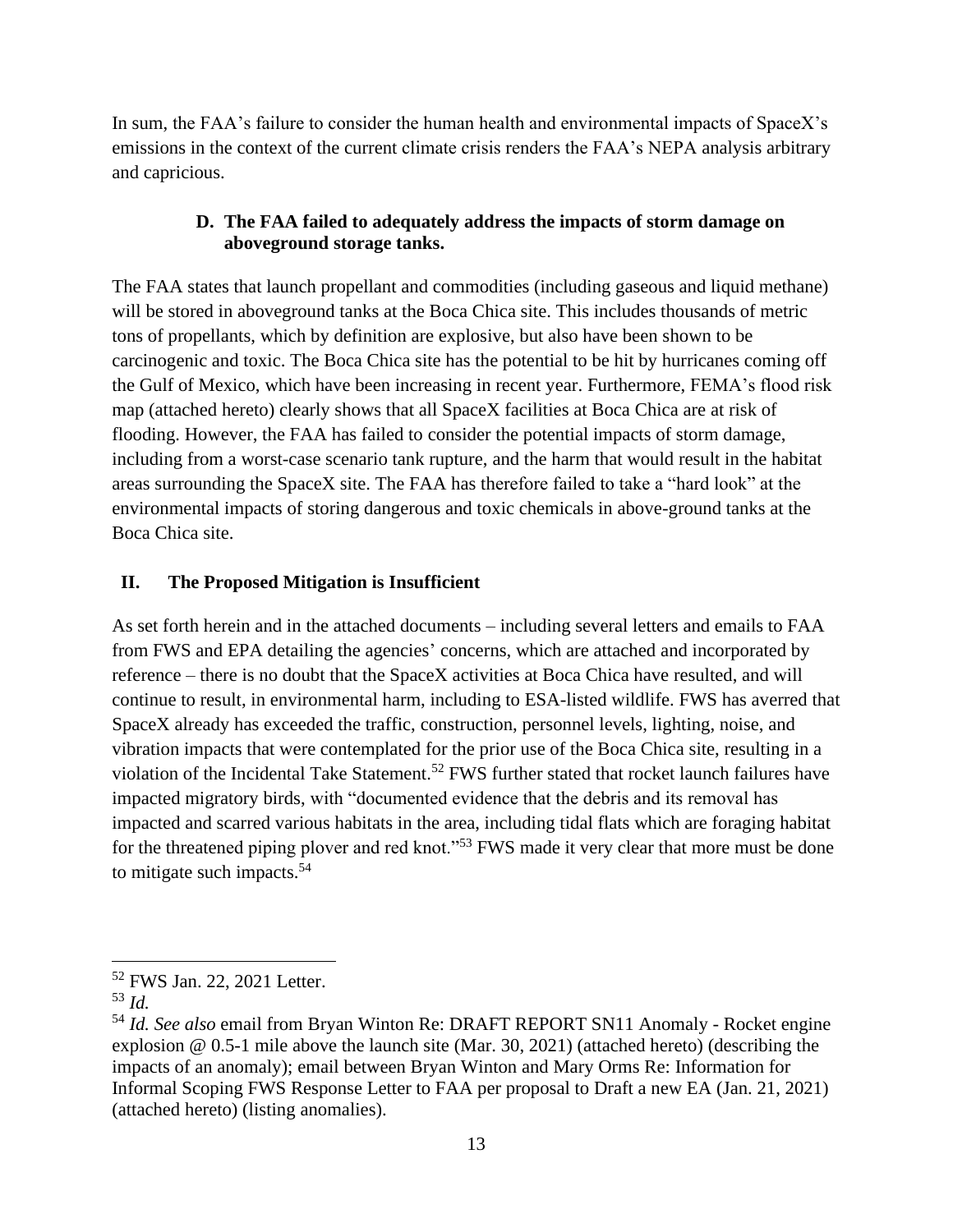Likewise, EPA has found that SpaceX's activities at Boca Chica have caused "substantial and unacceptable adverse impacts to aquatic resources of national important (ARNI)," due to the impacts to mudflats, estuarine and non-tidal wetlands, which "support benthic invertebrate communities which make them essential foraging habitats for wintering and migrating shorebirds, including the threatened piping plover and red knot."<sup>55</sup> The EPA further noted that the affected wetland complex "was designated by the Western Hemisphere Shorebird Network as a Site of International Importance," and is "critical to the survival of many species of shorebirds and waterfowl."<sup>56</sup> The EPA expressed concern over the "direct, secondary, and cumulative impacts associated with destruction of the rare and valuable aquatic habitats within the project area," and questioned "whether adequate compensatory mitigation will be provided for project impacts."57

These impacts have not been adequately mitigated. Indeed, the Texas Parks and Wildlife Commission has stated that SpaceX has failed to even comply with several of the basic avoidance and minimization measures set forth in the 2014 EIS and ROD for the Boca Chica Launch Site, including limiting construction to  $8$  a.m.  $-5$  p.m. to mitigate noise impacts, avoiding lateral light spread and uplighting, and limiting vehicles to 25 mph.<sup>58</sup>

SpaceX is now proposing an even more intensive use of the Boca Chica site, with larger rockets that would cause even more damage if/when they experience launch failures, and that would increase the noise and light pollution already impacting the neighboring habitats, including critical habitat in wildlife refuge lands. And SpaceX intends to build additional infrastructure including a desalination plant, power plant, and LNG processing facility, increasing not only the direct impacts to the area, but also contributing to the climate crisis.

As one of the wealthiest individuals in the world and one of the most well-funded commercial operations in this country, Mr. Musk (the wealthiest person in the world, worth  $\approx$  \$250 Billion) and SpaceX (which has raised more than \$6 billion in equity to date<sup>59</sup>) have the capacity – and indeed the duty – to ensure that the impacts of their operations are mitigated to the fullest extent possible. Indeed, as discussed further below, 23 U.S.C. § 138 precludes the Secretary of Transportation from approving a program or project unless the action includes all possible planning to minimize harm to an affected refuge. Likewise, the ESA requires the application of reasonable and prudent measures necessary or appropriate to minimize impacts to listed

<sup>55</sup> Letter from Maria L. Martinez, EPA, to Joe McMahan, U.S. Army Corps (April 7, 2021) (hereinafter, EPA April 7, 2021 Letter) (attached hereto).

<sup>56</sup> *Id.*

<sup>57</sup> *Id.*

<sup>58</sup> Texas Parks & Wildlife Commission, NEPA Scoping Comments at 3 (January 27, 2021) (attached hereto).

<sup>59</sup> https://spacenews.com/spacex-adds-to-latest-funding-round/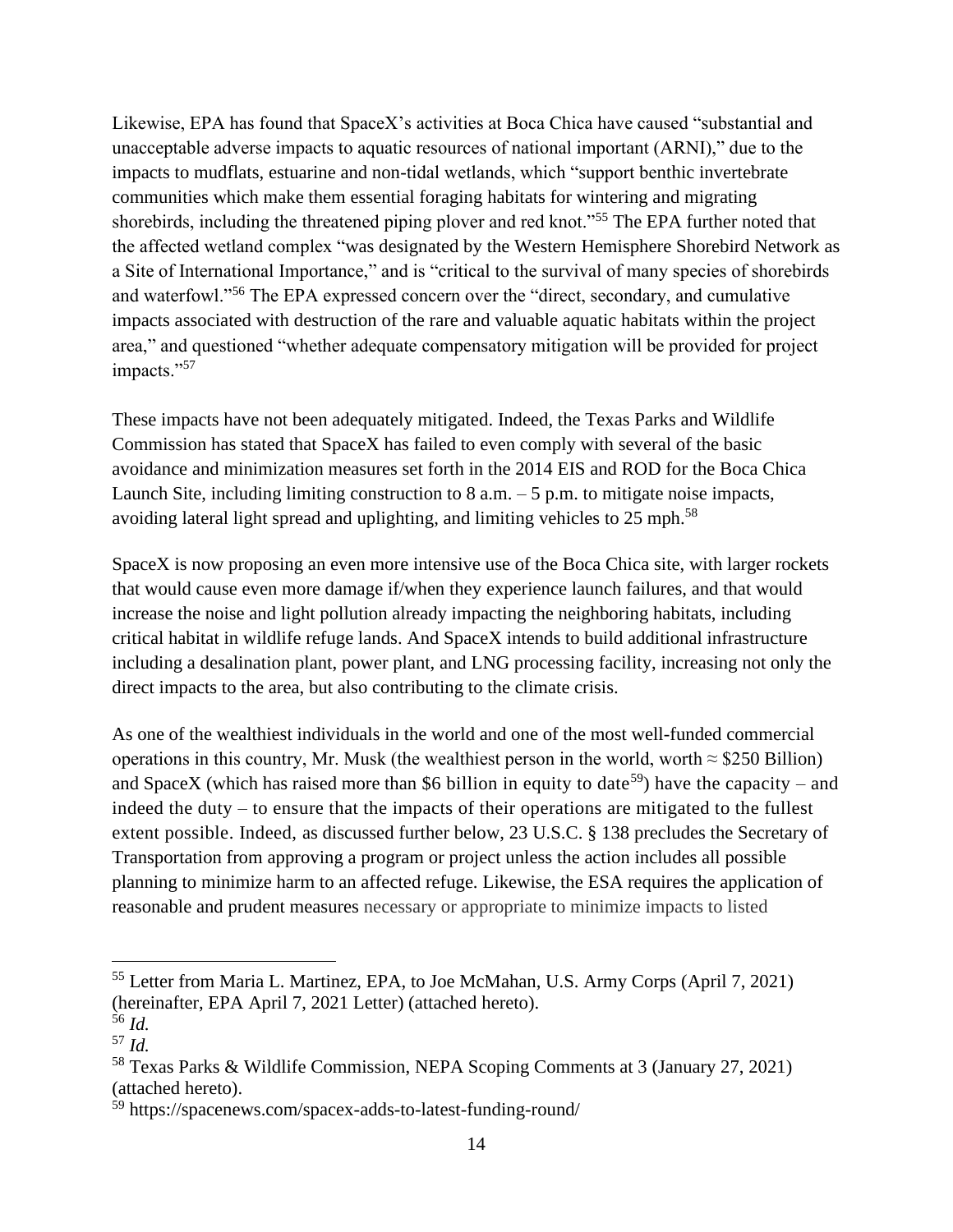species.<sup>60</sup> And the Clean Water Act Section 404(b)(1) Guidelines, which are also applicable to SpaceX's activities at Boca Chica, require SpaceX to incorporate all appropriate and practicable measures to avoid impacts to wetlands, streams, and other aquatic resources and to minimize unavoidable impacts. As the EPA has stated, "given that the proposed project site is located in an environmentally sensitive area with high quality habitats, emphasis should be placed on the importance of avoiding and minimizing impacts to these distinctly sensitive aquatic resources." 61

However, the mitigation measures outlined in the DPEA and BA are simply inadequate to compensate for the significant impacts that SpaceX is having on the Boca Chica area. As discussed above, this area provides some of the most important habitat for migratory birds in the U.S. The Lower Rio Grande Valley Refuge is one of the most biologically diverse regions in North America, and species from the Central and Mississippi flyway converge on this area, making it an essential stopover for migratory birds. Not only does the Boca Chica tract provide habitat for migratory birds, such as ESA-listed piping plovers, but it is one of the few places where the Kemp's Ridley sea turtle, the most critically endangered sea turtle in the world, nests.

Yet SpaceX is proposing to take very few measures to protect the species that rely on the surrounding habitat, and it remains unclear whether SpaceX will even adhere to those measures.<sup>62</sup> For example, the BA acknowledges that light from the facility would negatively affect nesting sea turtles because it could cause adult females to false crawl or hatchlings to become disoriented and reduce nesting success and hatchling survival. Yet it does not suggest ways to mitigate the effects of that lighting, such as season/time lighting restrictions during the crucial hatching season. Rather, it claims that there may be times when white lights would need to be used continually for several days. Laughably, the BA includes as an "operational measure" to "minimize lighting effects on wildlife" such routine things as "turning the lights off when not needed,"<sup>63</sup> which is meaningless given that SpaceX appears to need such lighting nearly all the time.

At the very least, SpaceX should have to follow the same mitigation as the Kennedy Space Center (KSC) / Cape Canaveral Spaceport, which is likewise situated in an area that provides habitat for sensitive bird and turtle species that are adversely affected by noise and light

<sup>60</sup> 50 C.F.R. § 402.14.

<sup>61</sup> EPA April 7, 2021 Letter.

 $62$  FWS has stated that SpaceX has not adhered to the measures in the 2013 Biological Opinion, but rather "continue[s] to do whatever they want with no concern for the impacts to the natural world their activity causes." Email from Bryan Winton to Chris Perez Re: Boca Chica monitoring (Sep. 16, 2020) (attached hereto).

<sup>63</sup> BA at 27.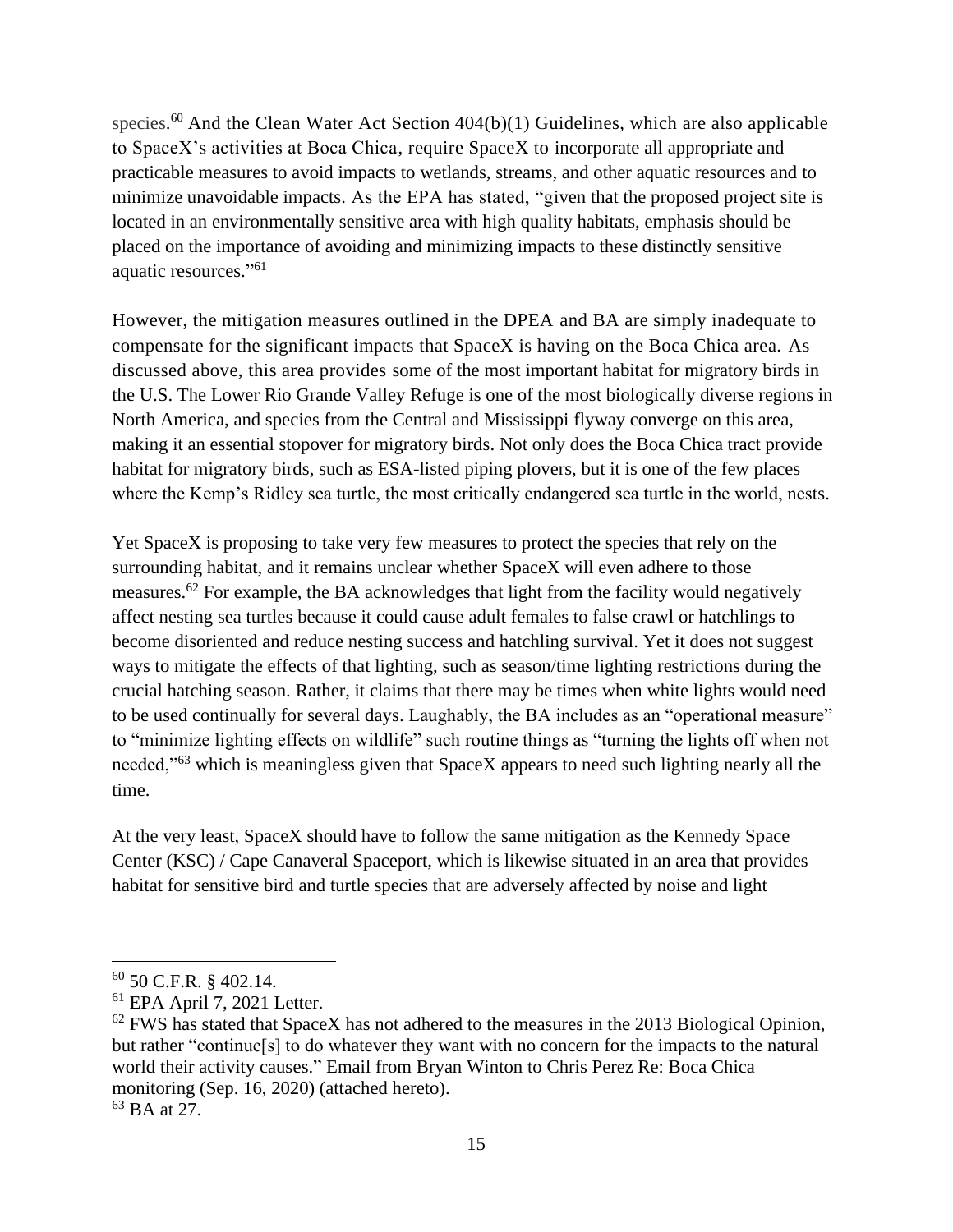pollution.<sup>64</sup> According to the Cape Canaveral Spaceport Development Manual,<sup>65</sup> the KSC Exterior Lighting Requirements include positioning of lights so that the light source and any reflective surface are not visible from beach areas, and that all lights be shielded and/or recessed. It also specifically requires that areas seaward of the frontal dunes (where turtle nests would be located) are not illuminated. Moreover, the KSC manual states that all facilities that are in close proximity to the beach and/or cause significant sky glow must prohibit the use of exterior lights between 9 p.m. and dawn from May 1 through October 31 to protect turtles, and that certain types of lights (such as metal halide and mercury vapor lights with wavelengths between 320- 560 nm) should not be used for external lighting. KSC requires a plan showing the proposed location of all exterior lights, with each type of fixture to be used, along with a proposed operation schedule. The applicant may seek a variance from these requirements, including the May 1 – October 31 prohibition on exterior lights, if there is a compelling need, but that requires a process wherein FWS has the opportunity to consider the impacts of any variance on listed species, and provides that the applicant must mitigate any negative effects that may result from the variance.

It remains unclear why the FAA has not required the same mitigation measures for the Boca Chica site, which is no less ecologically important than Cape Canaveral. As discussed further below, the FAA does not even have the specific information required to analyze light impacts because no lighting plan has been provided; however, the BA does state that SpaceX would require "bright spotlighting for periods of time (sometimes days) when illuminating the launch vehicle on the launch pad," and that "white lighting" would be needed 24 hours a day, 7 days a week throughout the year for ground support operations.<sup>66</sup> The BA even states that these spotlights would be metal halide, precisely the type of lighting that has been deemed too detrimental to wildlife for use at the KSC. The BA does include, as an operational measure, that low pressure sodium lights could be used, "to the extent practicable," during sea turtle nesting season, but it qualifies this with by saying that brighter, white lights would be necessary "for ground support operations performed 24/7 throughout the year," making this a meaningless mitigation measure.

While SpaceX certainly can do more to protect imperiled birds and sea turtles from light pollution by, at minimum, following the protocols for the KSC, it can and must go farther than

<sup>64</sup> *See, e.g.,* NASA, Environmental Assessment for Exploration Park North at the John F. Kennedy Space Center, Kennedy Space Center, Florida (August 2021). Attached hereto and available at https://netspublic.grc.nasa.gov/main/ExpParkNorth\_FINAL%20EA%2007-27- 21.pdf.

<sup>65</sup> Space Florida, Cape Canaveral Spaceport Development Manual (Feb. 2, 2016) ("KSC Development Manual"). *Available at* https://www.spaceflorida.gov/wpcontent/uploads/2018/12/ccs\_development\_manual\_2-2-16\_revision-1-1-withsigjk.pdf.

<sup>(</sup>Attached hereto).

<sup>66</sup> BA at 9.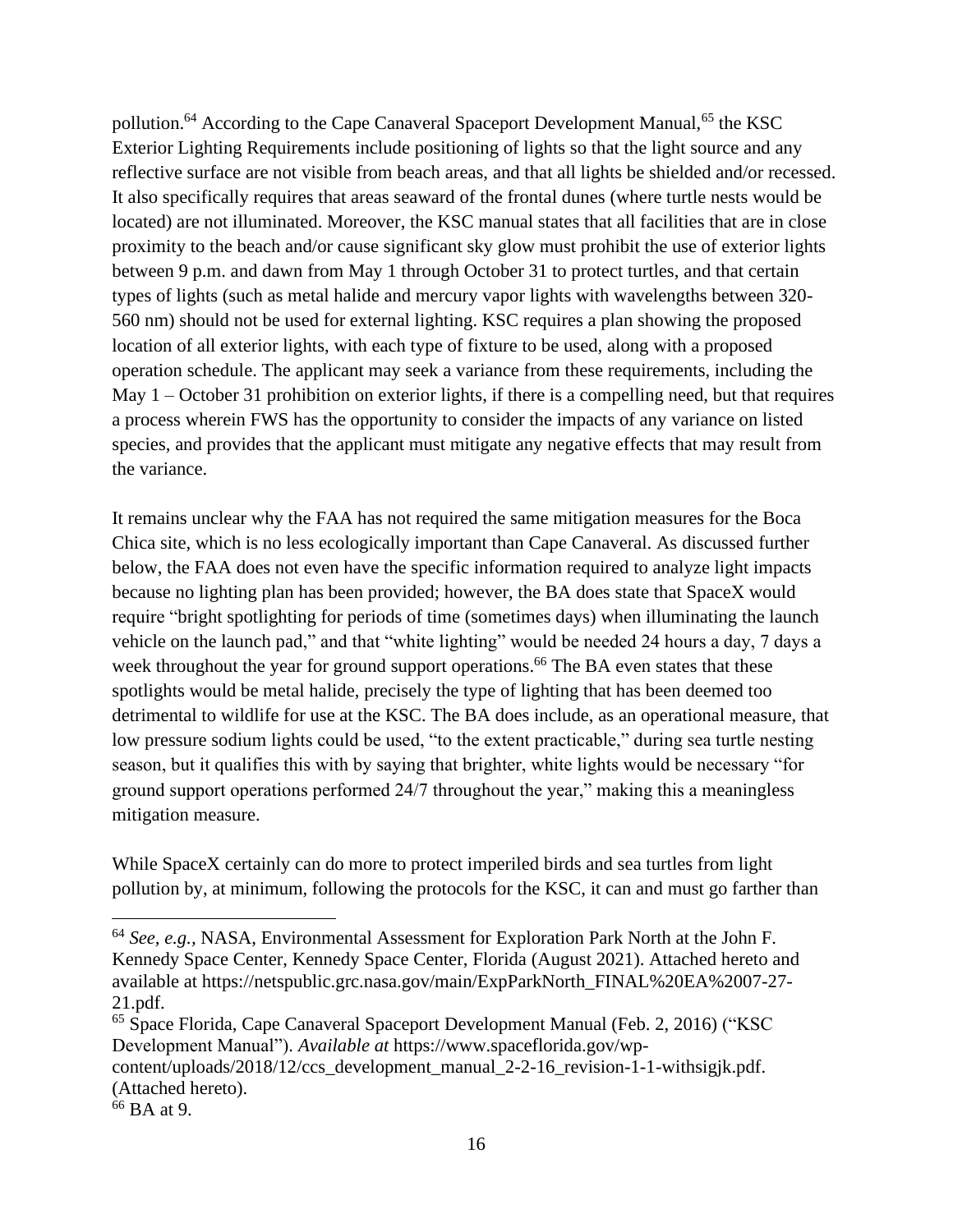that. The best way to protect the listed species in the area is to give them a fighting chance by protecting as much of their habitat as possible. That is particularly the case where ecologically sensitive habitats are being impacted, making compensatory, out-of-kind mitigation less useful. As the EPA noted, "there are concerns if non-contiguous and out-of-kind mitigation through preservation is proposed," and that restoration and enhancement is preferred over creation of new habitat, due to the higher likelihood of success.<sup>67</sup> SpaceX, however, has failed to take any action to increase the habitat available for listed species by protecting and/or enhancing additional lands in the vicinity of the areas that are adversely affected by its activities.

Additional mitigation is also warranted to address the impacts of increased vehicle traffic, which exposes jaguarundis and ocelots to the increased potential for vehicle collisions (according to the BA there will be an extra 505 vehicles per day through potential travel corridors for the Gulf Coast jaguarundi and the ocelot), and is clearly not being controlled by SpaceX.<sup>68</sup> The project will harm Gulf Coast jaguarundis and ocelots by causing them to avoid areas and seek other north-south travel corridors through the lomas, expending additional energy and increasing the potential for vehicular mortality. Protecting additional north-south travel corridors is essential to offset the impacts of the proposed increase in vehicle traffic, yet SpaceX does not appear to have taken any steps to provide for additional protections.

In sum, SpaceX is in a position to mitigate its impacts by expanding and enhancing the surrounding conservation lands and available habitat in the vicinity of Boca Chica, providing additional protection to areas that sensitive species like plovers, ocelot and jaguarundi can move into when they are harassed by the Noise and Light from SpaceX, and to avoid the increased vehicle traffic that the FAA acknowledges may harm these species. SpaceX should work with FWS to determine where land could be purchased to extend the protections of the NWRs and reduce the impacts to the listed species in the region by protecting the habitat functions and values these species rely on. It is simply absurd that a company with the resources of SpaceX and Mr. Musk would not do more to ensure that the conservation values of the surrounding wildlife habitat are protected.

### **III. The FAA's Biological Assessment is inadequate**

ESA Section 7 is a vital safeguard that requires each federal agency to "insure"—at the "earliest possible time"—that "any action authorized, funded, or carried out by such agency . . . is not likely to jeopardize the continued existence of any endangered species or threatened species or result in the destruction or adverse modification" of designated critical habitat.<sup>69</sup> To effectuate

<sup>67</sup> EPA April 7, 2021 Letter.

<sup>68</sup> See email from Ernesto Reyes (FWS) to Steve Davis (SpaceX) (Feb. 12, 2016) (attached hereto).

 $^{69}$  16 U.S.C. § 1536(a)(2); 50 C.F.R. § 402.14.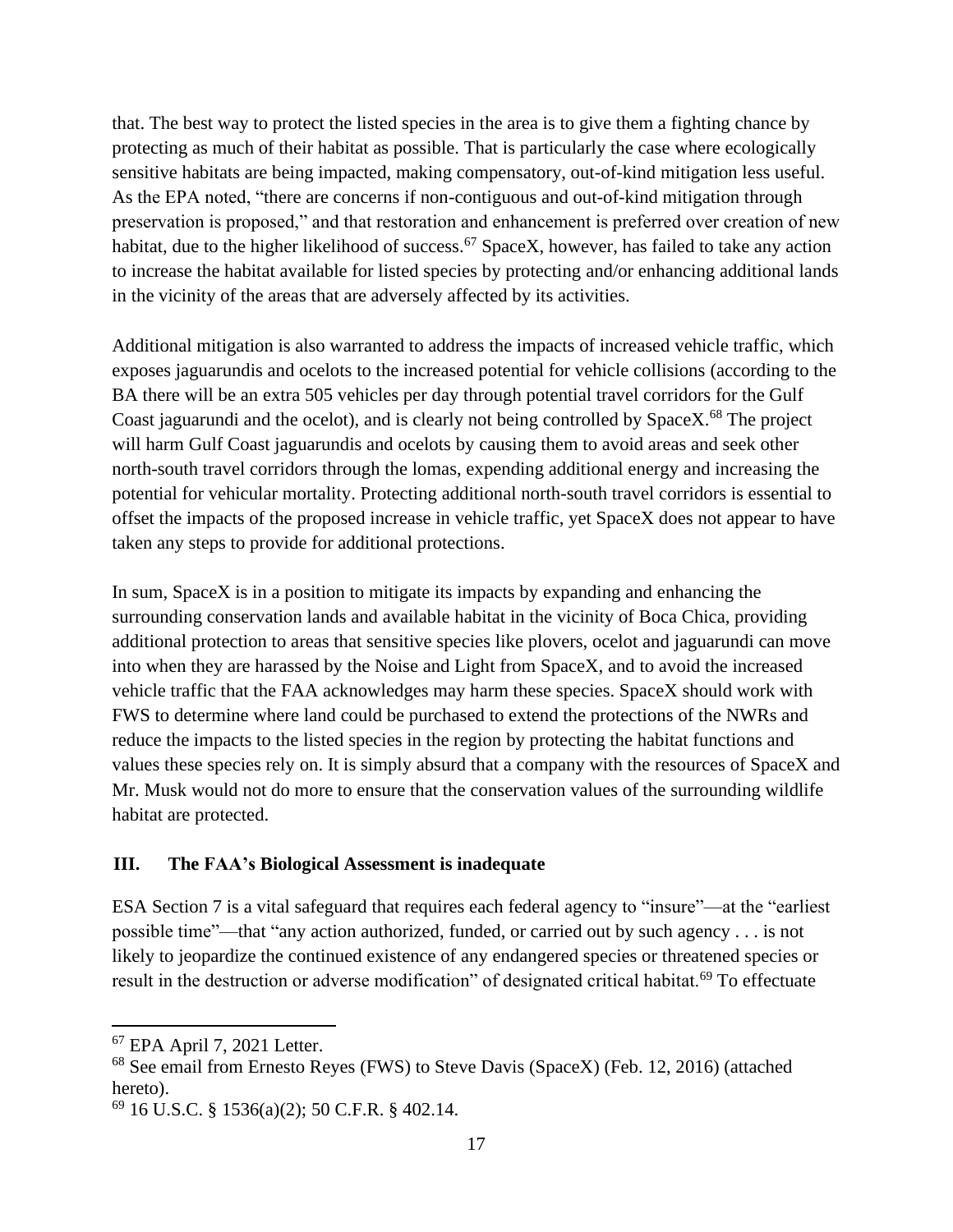that duty, Section 7 and the ESA's implementing regulations provide a detailed process that agencies must follow before approving actions that "may affect" listed species.

First, the action agency must prepare a biological assessment to evaluate whether the proposed action is likely to adversely affect listed species or critical habitat in the "action area."<sup>70</sup> The biological assessment should include the results of on-site inspections, the views of recognized experts, a review of literature and other available information, an analysis of the effects of the proposed action on listed species and habitat including cumulative effects, and an analysis of alternatives to the proposed action.<sup>71</sup> If the agency concludes in the biological assessment that the action is "not likely to adversely affect" listed species, it must seek a concurrence from FWS to complete the consultation process.<sup>72</sup> Conversely, if the action is "likely to adversely affect" listed species, the agency must enter into "formal consultation" with FWS, a more extensive and protective process to consider the action's impacts.<sup>73</sup>

For either a request for concurrence or the initiation of formal consultation, the action agency must provide sufficient information in the biological assessment for FWS to make an informed determination as to the potential impacts to listed species from the proposed action. The regulations therefore require the action agency to provide a description of the proposed action along with any measures intended to avoid or mitigate impacts, which must provide "sufficient detail to assess the effects of the action on listed species and critical habitat."<sup>74</sup> That description must provide not only basic background information—such as the purpose, duration, timing, and location of the action—but also details regarding the "specific components of the action and how they will be carried out," as well as "maps, drawings, blueprints or similar schematics" detailing the specific components, along with any other information pertinent to the action's effects on listed species and critical habitat. <sup>75</sup> The regulations make clear that the action agency *must* provide a "map or description of all areas to be affected," as well as all information that the agency has in its possession, "including available information such as the presence, abundance, density, or periodic occurrence of listed species and the condition and location of the species' habitat, including any critical habitat."<sup>76</sup> Furthermore, the action agency must provide a "description of the effects of the action and an analysis of any cumulative effects."<sup>77</sup> That

<sup>70</sup> 50 C.F.R. § 402.02; *see also id.* § 402.12.

 $71$  50 C.F.R. § 402.12(f).

 $72$  50 C.F.R. § 402.13(c).

 $^{73}$  50 C.F.R. §§ 402.12(k), 402.14(a).

 $74$  50 C.F.R. § 402.14(c)(1).

<sup>75</sup> *Id.*

<sup>76</sup> *Id.*

<sup>77</sup> *Id.*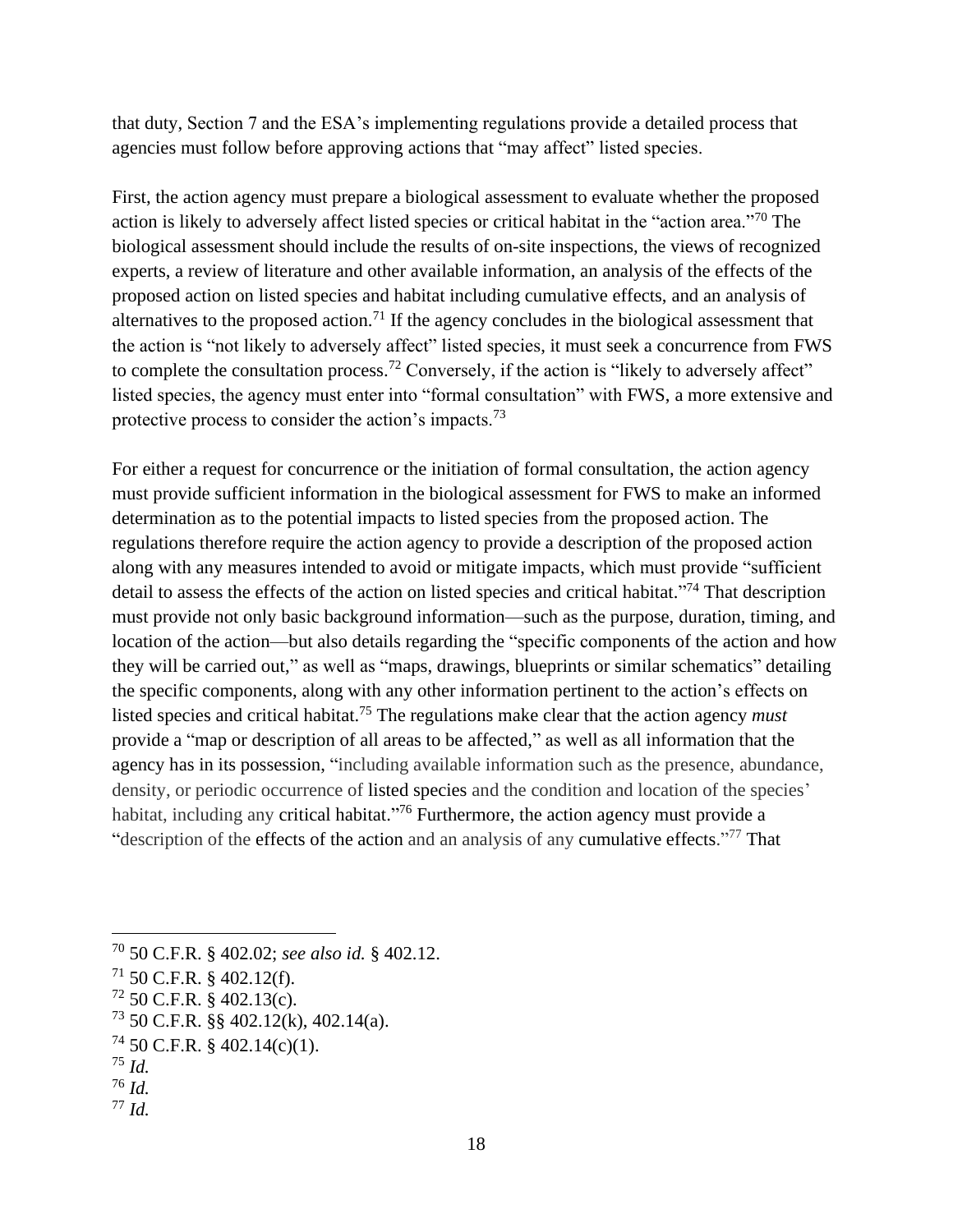analysis must be based on the "best scientific and commercial data available" in order to properly evaluate impacts to listed species.<sup>78</sup>

As set forth below, the FAA has failed to provide sufficient detailed information in its biological assessment and has not relied on the best available scientific information to determine whether listed species will be jeopardized or critical habitat will be adversely modified by the proposed action, in clear violation of the ESA.<sup>79</sup>

The Center remains very concerned about the impacts to imperiled wildlife from the proposed SpaceX activities, which pose significant risk to Eastern black rails, northern aplomado falcons, piping plovers, red knots, Gulf Coast jaguarundi, ocelots, West Indian manatees, and several sea turtles, including greens, hawksbill, Kemp's Ridley's, leatherbacks and loggerheads. Indeed, SpaceX's activities are completely incompatible with and directly threaten the integrity of the adjacent refuge and park lands that listed species rely on, due to a wide range of direct and indirect adverse impacts to nationally significant shorebird and waterbird habitats. The Starship/Super Heavy program now being considered includes a massive amount of construction activity which would result in a significant increase in the already existing adverse environmental impacts from SpaceX activities. The increased use of the Boca Chica site for rocket launches will cause significant harm to important habitat that listed species rely on, including designated critical habitat, which the FAA has failed to adequately analyze.

While the Center understands that the reinitiated ESA Section 7 consultation process remains ongoing and FWS will eventually provide a biological opinion for the project, the Center provides the following comments regarding the FAA's analysis, which fails to fully analyze the impacts to listed species at Boca Chica using the best available science, including from noise and light pollution, traffic, rocket explosions, wildfires, and water withdrawals.

In addition, the issues discussed below also constitute a violation of NEPA, since the FAA relied entirely on its BA to satisfy its duty to address impacts to listed species under NEPA in its DPEA. For the reasons set forth below, the FAA has not only violated the ESA, but has failed to take the requisite hard look at the impacts to listed species from SpaceX activities at the Boca Chica site. 80

<sup>78</sup> 16 U.S.C. § 1536(a)(2); 40 C.F.R. § 402.14(d).

<sup>79</sup> *See Resources Ltd. v. Robertson*, 35 F.3d 1300, 1305 (9th Cir., 1994) (invalidating a consultation where the action agency failed to provide the FWS with all of the data and information required by 50 C.F.R. § 402.14(d) – the best available science mandate).  $80$  The EA itself, not a biological assessment, is where the agency's "defense of its position must" be found." *Blue Mountains Biodiversity Project v. Blackwood*, 161 F.3d 1208, 1211 (9th Cir. 1998).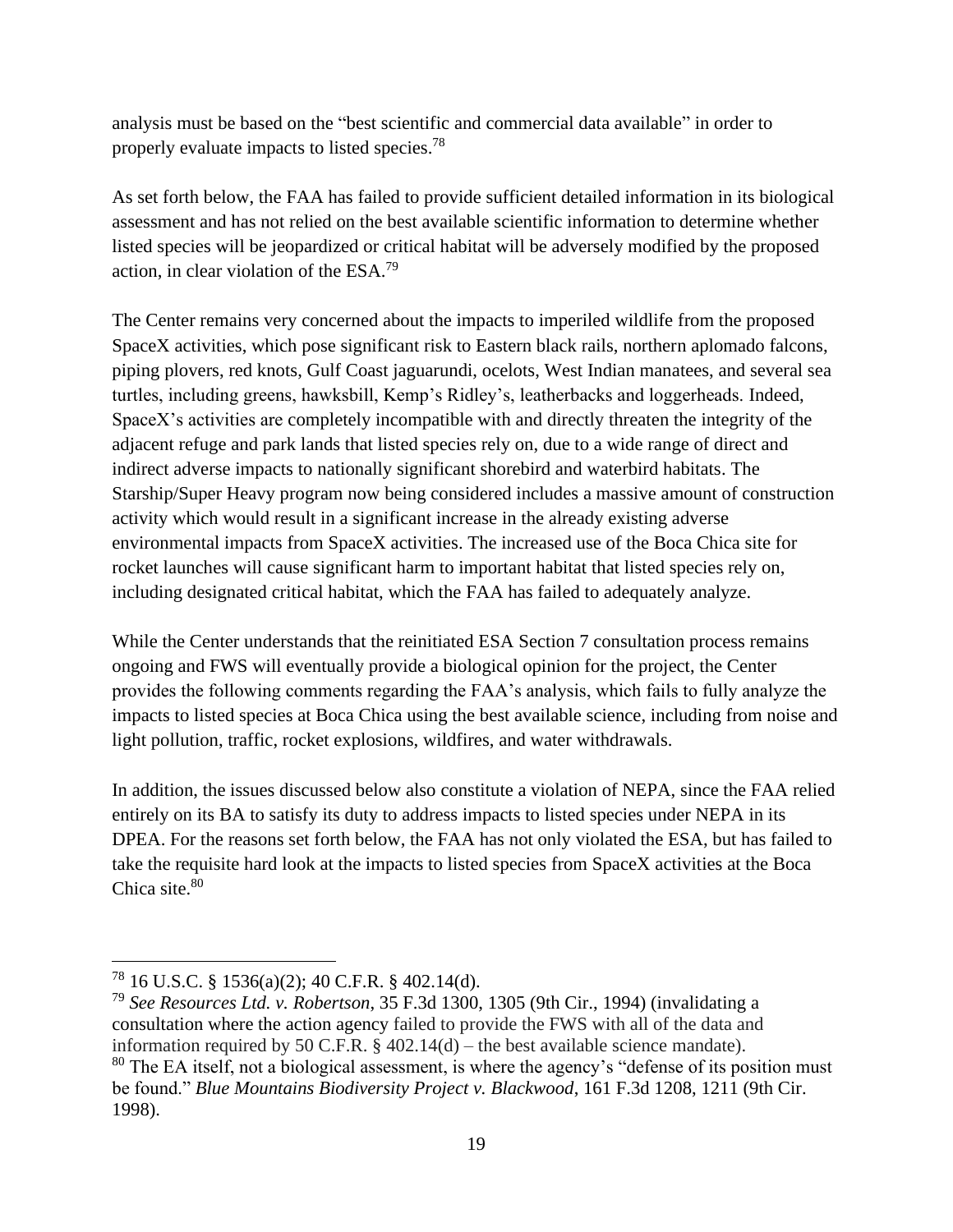### **A. The FAA did not, and could not, adequately analyze the impacts from noise and light pollution**

The BA acknowledges that the operation of the SpaceX facility will harm listed species through noise and light pollution, including from the firing of booster rockets and intense lighting to support ground operations. As the BA acknowledges, noise and light associated with SpaceX operations can harm or harass listed species, including piping plovers in their critical habitat, sensitive ocelot and jaguarundi in some of their last remaining habitat, and Kemp's Ridley sea turtles, the most critically endangered sea turtle in the world. For example, the Boca Chica Tract of the Lower Rio Grande NWR is one of the few places where the Kemp's Ridley sea turtles comes ashore to nest. As the FAA notes, "[l]ighting could cause adult females to false crawl or hatchlings that were not relocated to become disoriented and reduce nesting success / hatchling survival."<sup>81</sup> Meanwhile, noise from rocket launches and construction activities would adversely affect ocelot and jaguarundi, since their "response to noise could potentially cause the species to expend energy, increase their risk of vehicular collision, or cause individuals to abandon their movements through the area and decrease opportunities to improve genetic diversity within the Texas populations."<sup>82</sup> As discussed above, these impacts have not been adequately addressed with sufficient mitigation.

Moreover, the FAA has not adequately analyzed the impacts of noise and light pollution on listed species, and in fact it could not do so because the FAA acknowledges that "[d]etailed information about some of the launch-related infrastructure (e.g., exact location and design) is not currently available. Therefore, the BA makes assumptions about these unknowns using best available information and professional expertise."<sup>83</sup> However, as discussed above the Services' regulations specifically require a request for concurrence or formal consultation to include a "description of the proposed action" with "sufficient detail to assess the effects of the action on listed species and critical habitat," including not only the "specific components of the action," but "maps, drawings, blueprints, or similar schematics," so that the Service has the information it needs to make a well-reasoned jeopardy determination.<sup>84</sup> Consistent with this requirement, the only other major U.S. spaceport – the Cape Canaveral Kennedy Space Center (KSC) – has a development manual that specifically requires, at minimum, a plan drawing showing "all exterior lighting fixtures and other lights that may be visible at night," which "must include details of each type of fixture to be used, such as lamp type, wattage, installation height, and proposed operation schedule"<sup>85</sup>

<sup>81</sup> BA at 69. *See also* NASA, Dark Skies Program https://www.nasa.gov/content/kennedy-spacecenter-keeps-dark-skies-for-sea-turtle-nesting.

<sup>82</sup> *Id*. at 67.

<sup>83</sup> *Id.* at 3.

 $84$  50 C.F.R. § 402.14(c)(1).

<sup>85</sup> KSC Development Manual, KSC Exterior Lighting Requirement at 3 (Section 5.1) (attached hereto). *See also* Kennedy NASA Procedural Requirements, Kennedy Space Center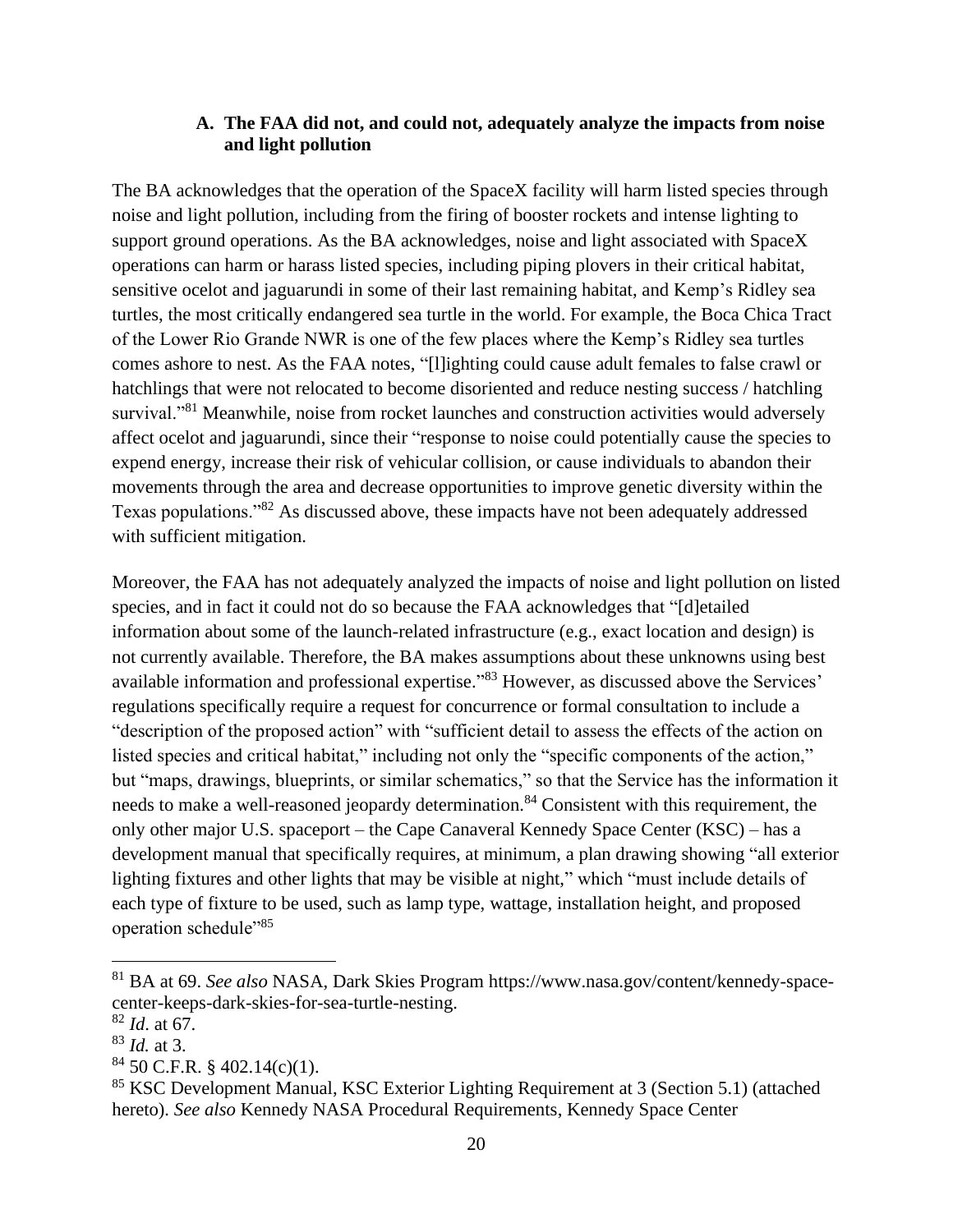Here, however, none of that information has been provided, and so the BA is incomplete. In fact, the BA states that "the number of pole lights would be finalized during the site design process,"<sup>86</sup> confirming that the information needed to analyze the impacts of the lighting has not yet been made available to the FAA or FWS.<sup>87</sup>

Since the actual location of launch-related infrastructure remains unknown, the impacts from noise and light cannot have been fully addressed by the FAA, as these are very site-specific concerns with localized impacts that may defer based on placement of such infrastructure on the site. Moreover, since the SpaceX parcel is so small and is directly adjacent to essential habitat areas – including national wildlife refuges that provide critical habitat for listed species – the placement of infrastructure is of vital import when considering the potential for harm. Without the specific information the regulations require, the BA is incomplete, and the Service cannot make a fully informed jeopardy determination.

Furthermore, the analysis that the FAA does provide regarding noise impacts is woefully inadequate. For example, the BA concludes that noise from operations may temporarily disturb or displace piping plovers, but it does not appear to give appropriate consideration to the full impacts that noise disturbances may have on the species. Indeed, it notes that noise from nearby beachgoers has already existed in the area, implying that noise generated by beachgoers is comparable to the noise generated by construction activities and rocket launches. This ignores the louder, though more infrequent, noise impacts that would result from launches, sonic booms during landings, and noises related to engine testing.

It is undeniable that noise from the rockets is likely to displace sensitive species, and in fact the FAA states in the BA that red knots and piping plovers could be killed if they are within the heat plume created by engine ignition during testing and launches, but suggests that they would probably leave the area due to noise disturbances before that would happen, indicating that such noise *will* displace plovers from their critical habitat. In fact, a recent study submitted to FWS by the Coastal Bend Bays & Estuaries Program (attached hereto) indicates that the piping plover population at Boca Chica has experienced a significant decline, and indeed a rapid and substantial loss of the population, due to SpaceX, and that the area is functioning as a population sink due to the plover's historic reliance on the area coupled with the increased harm from SpaceX activities. Yet the FAA provides no real analysis as to how that may affect the continued existence of the species and the use of the critical habitat.

Environmental Requirement (Mar. 6, 2017) (attached hereto) (requiring a lighting management plan to protect marine turtles) (attached hereto).

 $^{186}$  BA at 9.

 $87$  In a letter dated March 2, 2020 (attached hereto), FWS confirmed that "lighting, parking, construction times, and anticipated traffic are not clear and not comparable to the original consultation documents."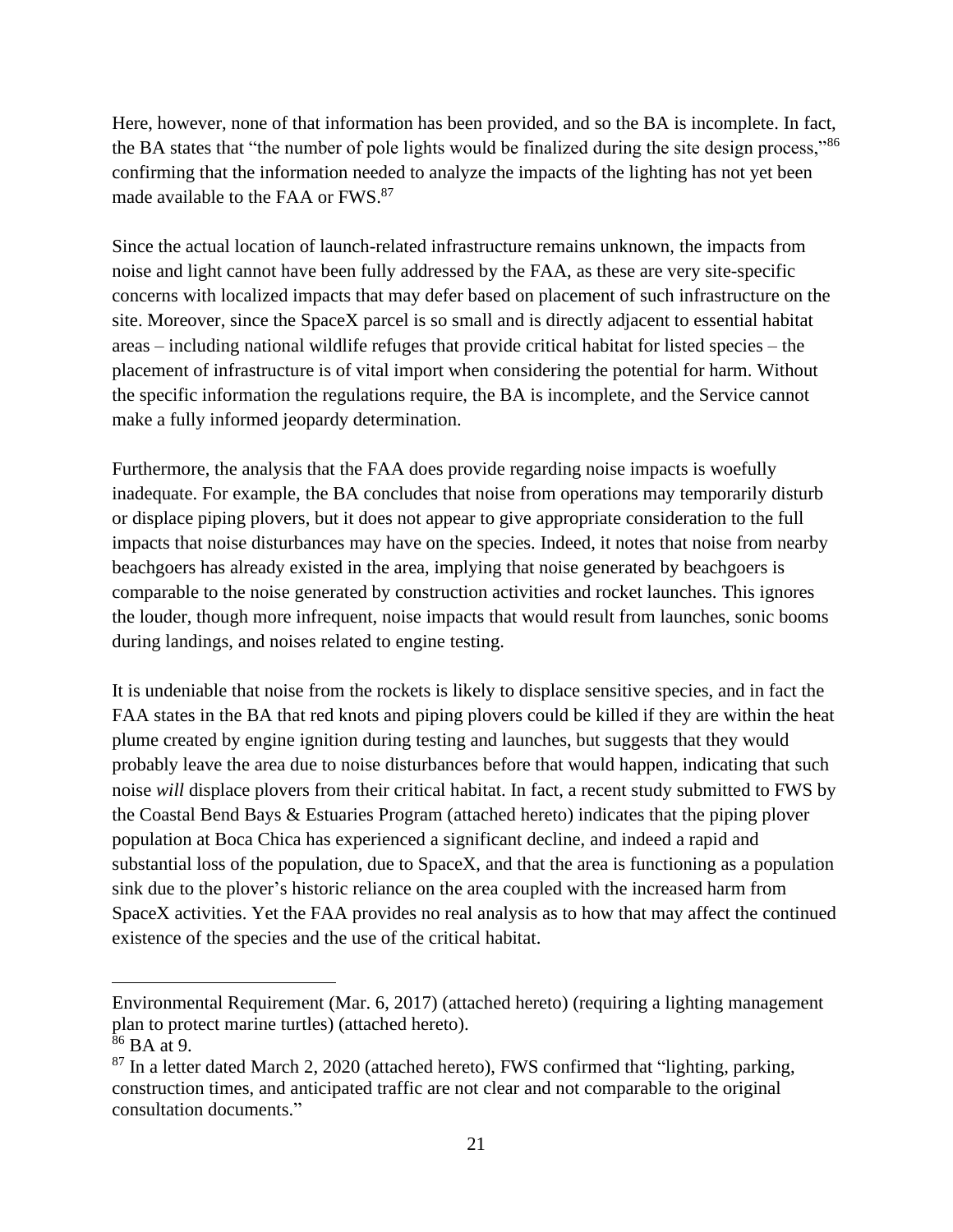There are also significant gaps in the FAA's analysis regarding the impacts of overpressure from SpaceX activities on listed species. For example, the BA notes that "overpressures less than 1 psf are not expected to adversely affect animals," suggesting that pressures over that amount *would* result in adverse effects.<sup>88</sup> The BA goes on to state that overpressures greater than 1 psf would "extend about 13 miles from the launch pad" for Super Heavy booster landings.<sup>89</sup> This would result in overpressures above 1 psf on refuge lands and critical habitat areas. While the FAA admits that the noise would adversely affect listed species, and therefore formal consultation is required, it did not provide any analysis of the actual impacts of this noise pollution on plovers, ocelot, or jaguarundi, which may be forced away from some of their last remaining habitat by such noise.

The Center is hopeful that the FWS will provide a more thorough and complete analysis of noise and light impacts in its biological opinion; however, the FAA's BA fails to provide the requisite information and analysis and is therefore inadequate.

## **B. FAA failed to adequately address the impacts to listed species from "anomalies"**

The FAA acknowledges that a "Starship/Super Heavy test operation or launch could fail (referred to as an anomaly or mishap). An anomaly on the launch pad represents the greatest risk to the environment. If this occurs, a number of possible outcomes could result, the most likely being a fire on the launch pad. An explosion on the launch pad would spread debris."<sup>90</sup> It further concedes that "in the event of an anomaly, an explosion could injure or kill wildlife species adjacent to the launch pad or within areas impacted by debris. In addition, fires could potentially start from an explosion that could result in a loss of habitat."<sup>91</sup> However, it discounts the impacts of such anomalies, stating only that SpaceX would adhere to its Fire Mitigation and Response Plan to prevent and respond to any fires. This provides no reassurance – particularly given the history of rocket explosions and wildfires discussed herein and in the attached documents.

Moreover, when setting forth the impacts to listed species from an anomaly — such as debris and fires that can kill or adversely modify habitat of piping plovers, ocelots and jaguarundi the FAA provides no actual analysis of the impacts to listed species from debris and recovery or fires from launch anomalies (other than admitting they could affect the species), even though FWS has found that:

SpaceX rocket debris falling onto the Refuge has damaged the sensitive wind tidal flats. And, the vehicles or machinery used to retrieve rocket debris have created ruts and

<sup>88</sup> BA at 29.

<sup>89</sup> *Id.*

<sup>90</sup> *Id.* at 16.

<sup>91</sup> *Id.* at 61.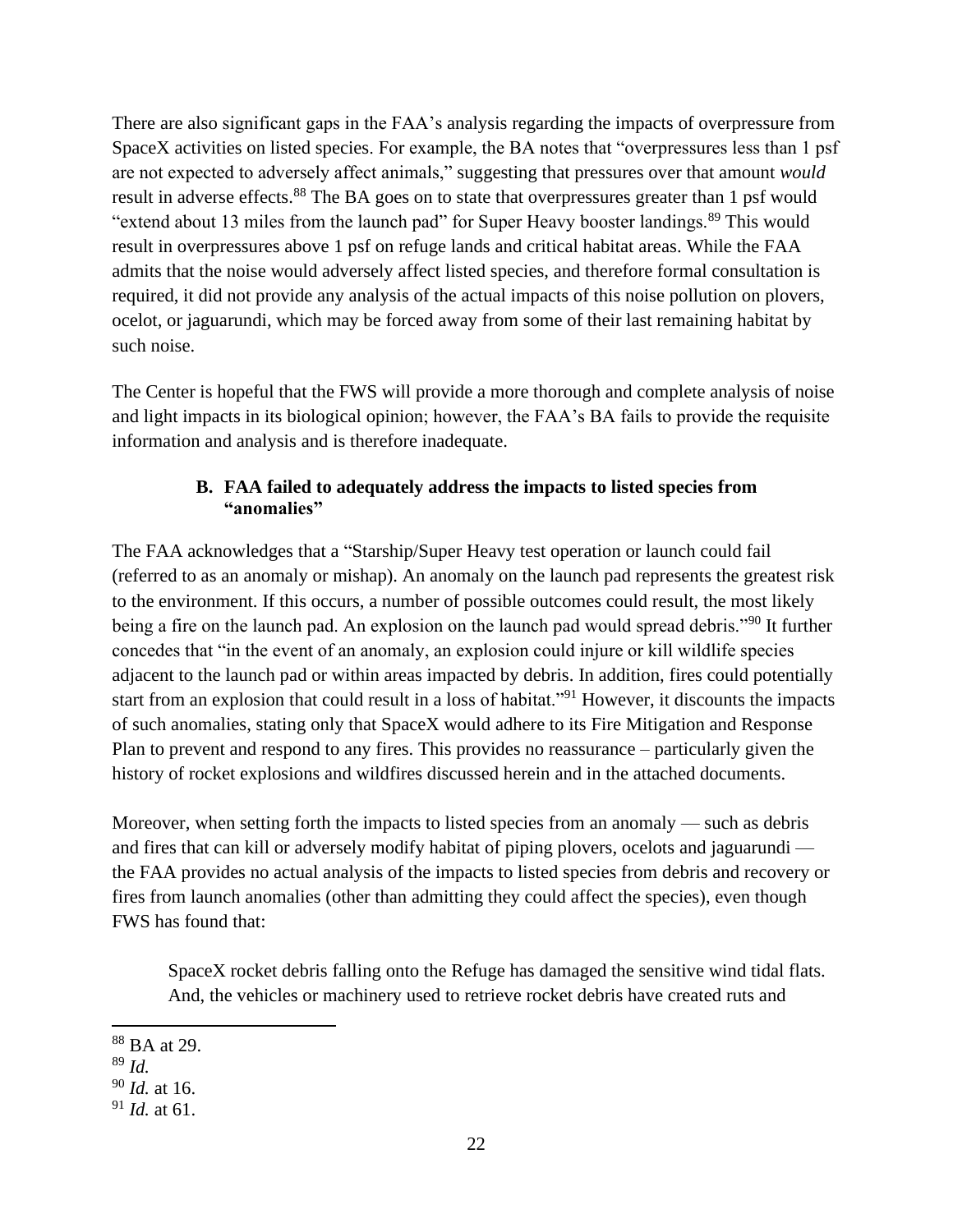caused other damage that interrupts water sheet flow across these flats. Two SpaceX incidents on July 25, 2019 and again in August 2019 resulted in wildfires of 130-acres and 10-acres respectively burned through coastal prairie and dune habitats on refuge managed land. Anomalies resulting in explosions on November 20, 2019, February 28, 2020, and December 9, 2020 resulted in debris scattered onto refuge managed lands. Retrieval methods damaged the sensitive alkaline flat and refuge cable fencing installed to protect the area from disturbance. $92$ 

The FAA only spends a few pages discussing the possibility of rocket explosions and the adverse environmental impact of such explosions, but it provides no actual analysis of the impacts of these anomalies, and it fails to provide measures to prevent harm from fires, such as limiting or reducing rocket testing between March 15 and August 15, as FWS has suggested.<sup>93</sup> For example, while the FAA acknowledges that an anomaly could affect ocelot and jaguarundi, "particularly if a wildfire is started and burns many acres of suitable cat habitat," and that the "loss of habitat could affect species movement and potentially affect migration corridors,"<sup>94</sup> it provides no analysis of how this would affect the survival and recovery of the species, such as the impact to the regional population, genetic diversity, and the species' resiliency to climate change. Instead, the FAA appears to discount the potential for catastrophic wildfires by arguing that the loss of habitat is temporary because the vegetation will grow back, <sup>95</sup> ignoring that even short-term impacts could be catastrophic for these species, and further ignoring that the lost habitat may never regenerate due to climate change.

The Center is likewise concerned about the FAA's inadequate consideration of the impacts of anomalies and debris collection on the threatened piping plover's critical habitat. The FAA, while it notes that a launch failure may occur, dismisses the possibility of a crash as "unlikely," regardless of the fact that SpaceX has had several launch failures. It is noteworthy that 8 of the last 10 launches have resulted in the destruction of the rocket. Of particular concern, massive uncontrolled explosions have taken place during the last four rocket launches.

The wide area covered by debris from failed launches raises significant concerns about adverse environmental impacts. The explosion of SN 11 on March 30, 2021, which occurred at altitude and not on the launch pad, merits particular attention, as large amounts of debris uncontrollably fell outside of SpaceX property on to public conservation lands, including high value, ecologically sensitive habitats that are used by the Piping Plover, Wilson's Plover, and Snowy Plover. There was also at least one explosion in 2021 that scattered debris on the Refuge.<sup>96</sup>

<sup>92</sup> FWS Jan. 22, 2021 Letter.

<sup>&</sup>lt;sup>93</sup> FWS Mar. 2, 2020 Letter (attached hereto).

<sup>&</sup>lt;sup>94</sup> BA at 67.

<sup>95</sup> *Id.*

<sup>96</sup> *See* Email from Bryan Winton, Refuge Manager, Lower Rio Grande Valley National Wildlife Refuge, U.S. Fish & Wildlife Serv. (Mar. 30, 2021, 21:22 CST) (Attached hereto); *see also*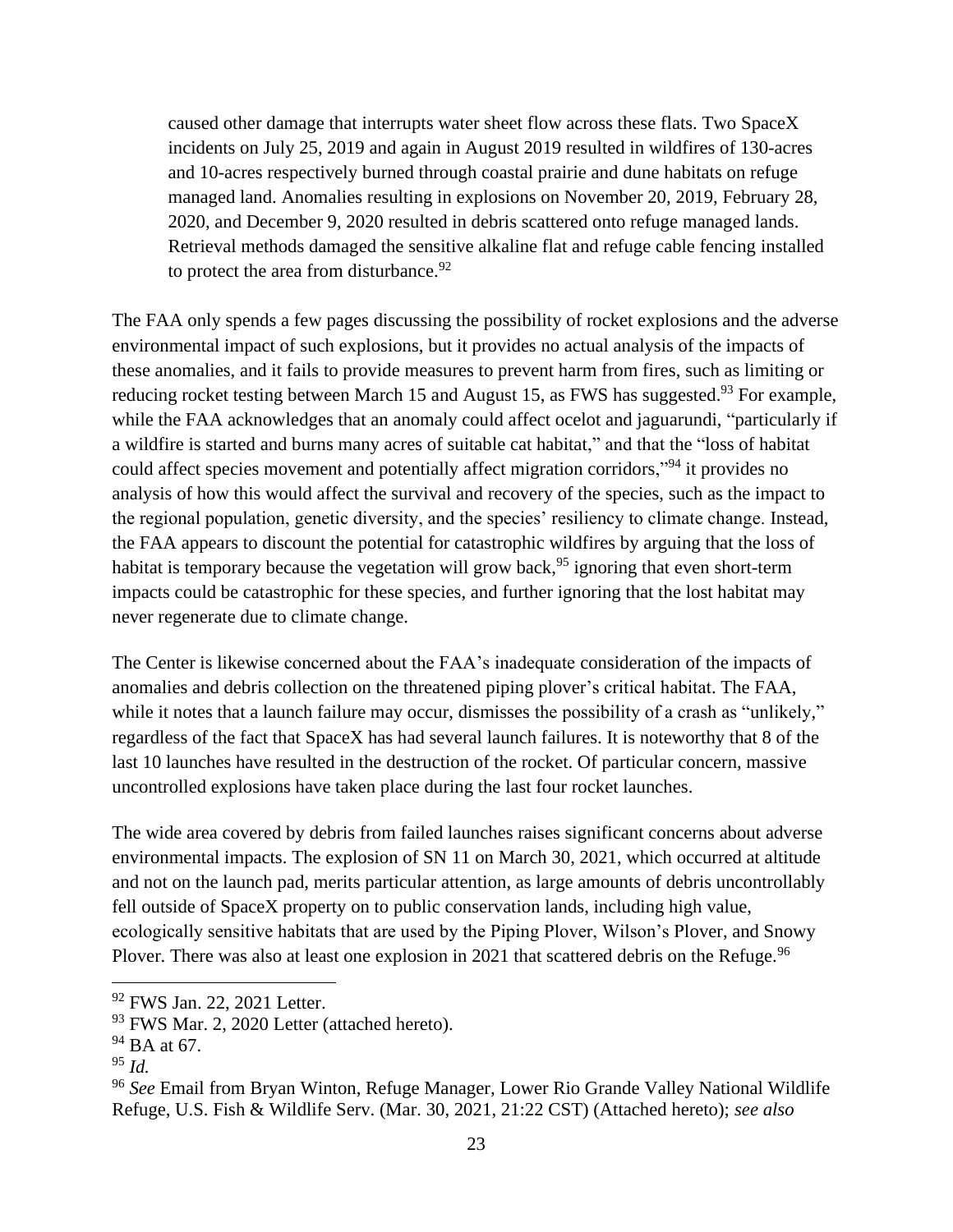Operations to retrieve the debris have further damaged the refuge. According to FWS, "debris that has fallen onto the Refuge has damaged sensitive wind tidal flats. The vehicles or machinery used to retrieve debris have created rutting and damage that interrupts tidal water sheet flow across these flats."<sup>97</sup> In the past, SpaceX has used high-capacity tow trucks and a construction dump truck to drag the debris through parts of the refuge. FWS personnel have noted that botched retrieval efforts have further damaged the refuge.<sup>98</sup> Because Service personnel are barred from the refuge following explosions, they have been unable to assess the full extent to which refuge wildlife are harmed. Last month, the Service asserted that "none of the damage to the sensitive tidal flats from debris pickup and motorized equipment and human access has been adequately addressed."<sup>99</sup> Yet the FAA failed to assess the impacts to piping plovers or other listed species from explosions and debris cleanup in the BA.

In addition, while FAA maintains that in the event of an anomaly SpaceX would coordinate with FWS,<sup>100</sup> that is insufficient to meet the FAA's duty to fully consider the impacts of the SpaceX project before it moves forward. Furthermore, the FAA has not indicated that it would undertake emergency ESA consultation in the event of an anomaly. The Services have established a specific consultation process in the case of "emergencies." In an emergency, such as "situations" involving acts of God, disasters, casualties, national defense or security emergencies, etc.,"<sup>101</sup> initial consultation may be conducted informally through alternative procedures that are consistent with Section 7 of the ESA (*i.e*. by calling or emailing the Services to discuss the emergency action and any prudent mitigation), *id.*, *and then* "[f]ormal consultation shall be initiated as soon as practicable after the emergency is under control."<sup>102</sup> The Handbook explains that in the initial stages of emergency consultation, the Services "offer recommendations to minimize the effects of the emergency response action on listed species or their critical habitat," and then a full, formal consultation is to take place after the emergency is under control. The emergency formal consultation "is treated like any other formal consultation."<sup>103</sup> However, postemergency consultations require the agency to provide additional information, including "an evaluation of the response to and the impacts of the emergency on affected species and their habitats, including documentation of how the Services' recommendations were implemented,

Email from Stacey Zee, FAA (Mar. 3, 2021) (debris found and collected from LRGV, which was within the "ground hazard area").

<sup>&</sup>lt;sup>97</sup> FWS Jan. 22, 2021 Letter.

<sup>&</sup>lt;sup>98</sup> *See e.g.* Email from Bryan Winton (Jan 21, 2021) ("April 21, 22 - 2019 - Space X employee(s) get stuck with 2 vehicles and a forklift in tidal flats. Causes significant damage to tidal flats"). <sup>99</sup> FWS Aug. 2021 Letter at 3.

 $100$  BA at 17.

 $101$  50 C.F.R. § 402.05(a).

<sup>&</sup>lt;sup>102</sup> *Id.* § 402.05(b). The Services have expounded on the emergency consultation process in their ENDANGERED SPECIES CONSULTATION HANDBOOK 8-1 to 8-5 (1998) ("Handbook") <sup>103</sup> *Id.*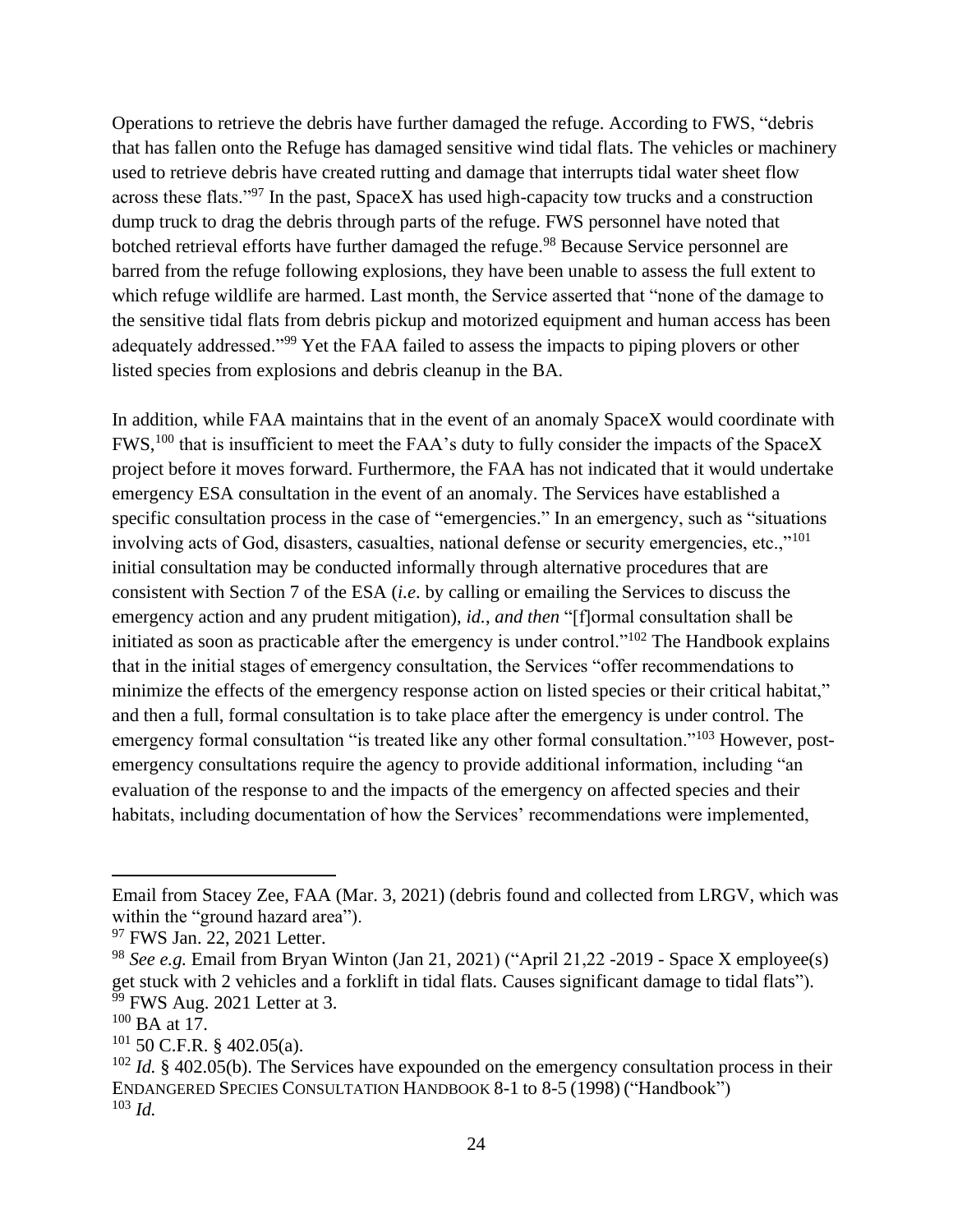and the results of implementation in minimizing take."<sup>104</sup> The FAA does not appear to have undertaken emergency consultation on prior anomalies, but should make clear that it will comply with this process in the event of a future anomaly.<sup>105</sup>

Regardless, it is readily apparent that the FAA has failed to adequately address the impacts to listed species from anomalies, and therefore the BA is inadequate, arbitrary and capricious, in violation of the ESA.

# **C. The FAA failed to analyze the impacts to listed species from SpaceX's contribution to climate change**

As discussed above in the context of NEPA, the FAA has failed to consider SpaceX's contribution to the climate crisis. The ESA, however, also requires that the FAA consider the impacts to listed species from SpaceX's contribution to global climate change. "The plain intent of Congress in enacting [the ESA] was to halt and reverse the trend toward species extinction, *whatever the cost*."<sup>106</sup> Because SpaceX's activities will have an appreciable, cumulative impact on climate-threatened species, the FAA must include climate impacts as part of its consultation. Its failure to do so is a clear violation of the ESA.

Indeed, it is clear that the anticipated greenhouse gas pollution from SpaceX will harm listed species far beyond the immediate area of the proposed activity in a manner that is attributable to the agency action, which must therefore be addressed in the BA; yet, this issue was glossed over by the FAA, which claims that the GHG emissions from SpaceX are not significant (only when compared to total national GHG emissions), without sufficient support to ignore the project's contribution to the climate crisis.

Regardless, the science is overwhelmingly clear that climate change represents a stark threat to the future of biodiversity within the United States and around the world. The Fourth National Climate Assessment warns that "climate change threatens many benefits that the natural environment provides to society," and that "extinctions and transformative impacts on some ecosystems" will occur "without significant reductions in global greenhouse gas emissions."<sup>107</sup> The best available science shows that anthropogenic climate change is causing widespread harm to life across the planet, disrupting species' distribution, timing of breeding and migration,

<sup>104</sup> *Id.*

 $105$  See email from Sonny Perez dated Dec. 17, 2020 (discussing the need to undertake emergency consultation on rocket anomalies) (attached hereto).

<sup>106</sup> *Tenn. Valley Auth. v. Hill*, 437 U.S. 153, 184 (1978); *see also* 16 U.S.C. § 1532(3).

<sup>&</sup>lt;sup>107</sup> U.S. Global Change Research Program, Climate Science Special Report - Fourth National Climate Assessment, Vol. I at 51 (available at

https://science2017.globalchange.gov/downloads/CSSR2017\_FullReport.pdf).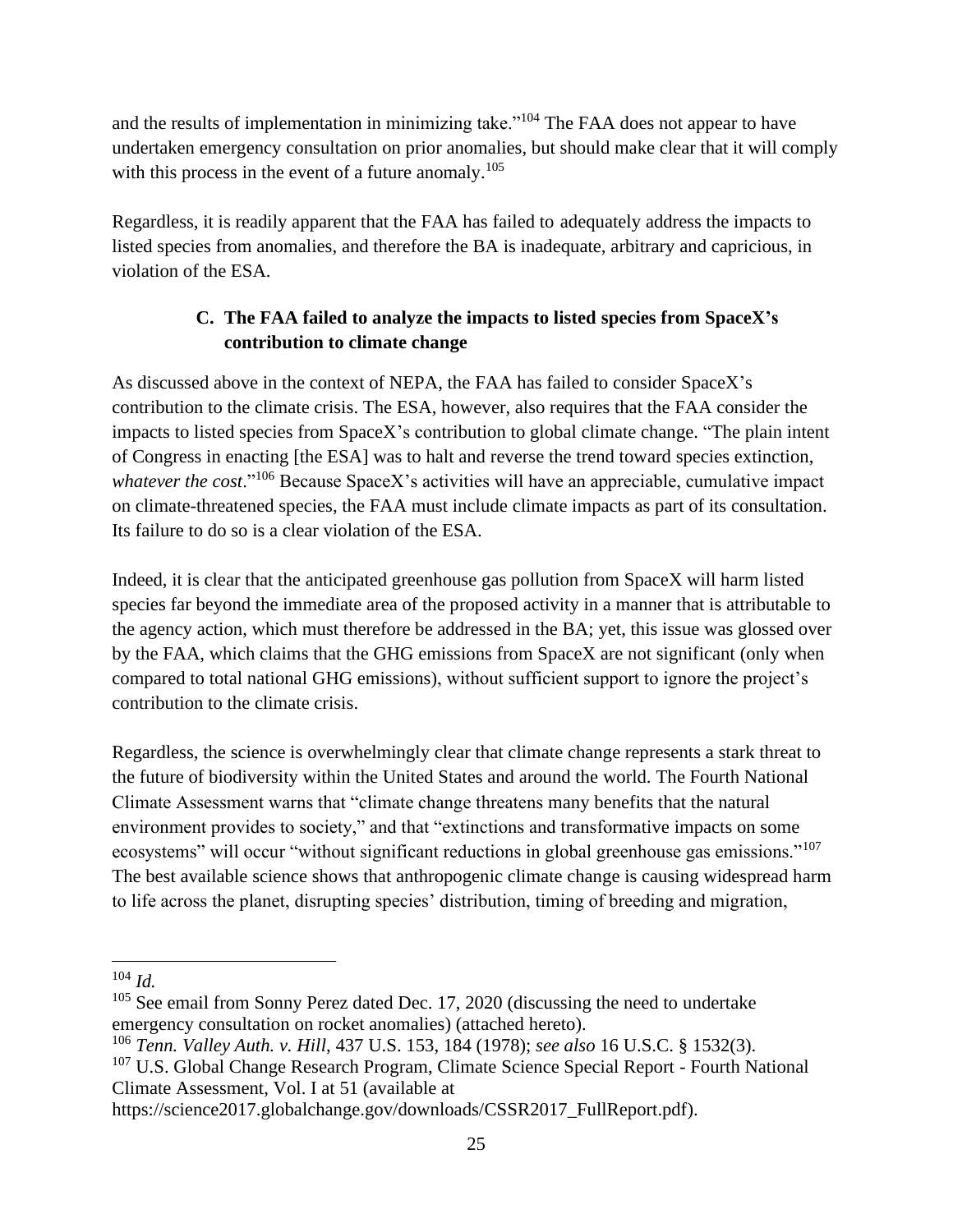physiology, vital rates, and genetics—in addition to increasing species extinction risk.<sup>108</sup> Climate change-related local extinctions are widespread and have occurred in hundreds of species, including almost half of the 976 species surveyed.<sup>109</sup> Nearly half of terrestrial non-flying threatened mammals and nearly one-quarter of threatened birds are estimated to have been negatively impacted by climate change in at least part of their range.<sup>110</sup> Furthermore, across the globe, populations of terrestrial birds and mammals that are experiencing greater rates of climate warming are more likely to be declining at a faster rate.<sup>111</sup>

Furthermore, there are no defensible legal rationales for ignoring climate-threatened species that are harmed by the emissions that will result from this proposed action, such as piping plovers. Studies have found that "for small beach dependent populations such as Piping Plovers, even the most subtle changes could have profound affects on survivorship."<sup>112</sup> It is therefore abundantly clear that activities that contribute GHG emissions, such as SpaceX, have real impacts that cross the "may affect" threshold, even if some of those impacts are still of an undetermined character at this point. The purpose of the consultation process, by design, is to allow the expert wildlife agencies to assess these impacts using the best available science, so that they can evaluate the harm that may be caused.

Species extinction risk will accelerate with continued greenhouse gas pollution, such as from SpaceX. One million animal and plant species are now threatened with extinction, with climate change as a primary driver.<sup>113</sup> At  $2^{\circ}$ C compared with 1.5 $^{\circ}$ C of temperature rise, species' extinction risk will increase dramatically, leading to a doubling of the number of vertebrate and plant species losing more than half their range, and a tripling for invertebrate species.<sup>114</sup>

<sup>&</sup>lt;sup>108</sup> Warren, Rachel et al., Increasing impacts of climate change upon ecosystems with increasing global mean temperature rise, 106 Climatic Change 141 (2011).

<sup>&</sup>lt;sup>109</sup> Wiens, John J., Climate-related local extinctions are already widespread among plant and animal species, 14 PLoS Biology e2001104 (2016).

 $110$  Pacifici, Michela et al., Species' traits influenced their response to recent climate change, 7 Nature Climate Change 205 (2017). The study concluded that "populations of large numbers of threatened species are likely to be already affected by climate change, and … conservation managers, planners and policy makers must take this into account in efforts to safeguard the future of biodiversity."

 $111$  Spooner, Fiona E.B. et al., Rapid warming is associated with population decline among terrestrial birds and mammals globally, 24 Global Change Biology 4521 (2018).

<sup>&</sup>lt;sup>112</sup> Ruth Boettcher, Tom Penn, Robert R. Cross, Karen T. Terwilliger, and Ruth A. Beck "An Overview of the Status and Distribution of Piping Plovers in Virginia," *Waterbirds* 30(sp1), 138- 151, (1 December 2007).

<sup>&</sup>lt;sup>113</sup> Brondizio, E.S. et al. (eds.), IPBES, Global assessment report on biodiversity and ecosystem services of the Intergovernmental Science-Policy Platform on Biodiversity and Ecosystem Services, IPBES secretariat, Bonn, Germany (2019), *available at* https://ipbes.net/globalassessment.

<sup>114</sup> IPCC Climate Change 2021, Summary for Policymakers.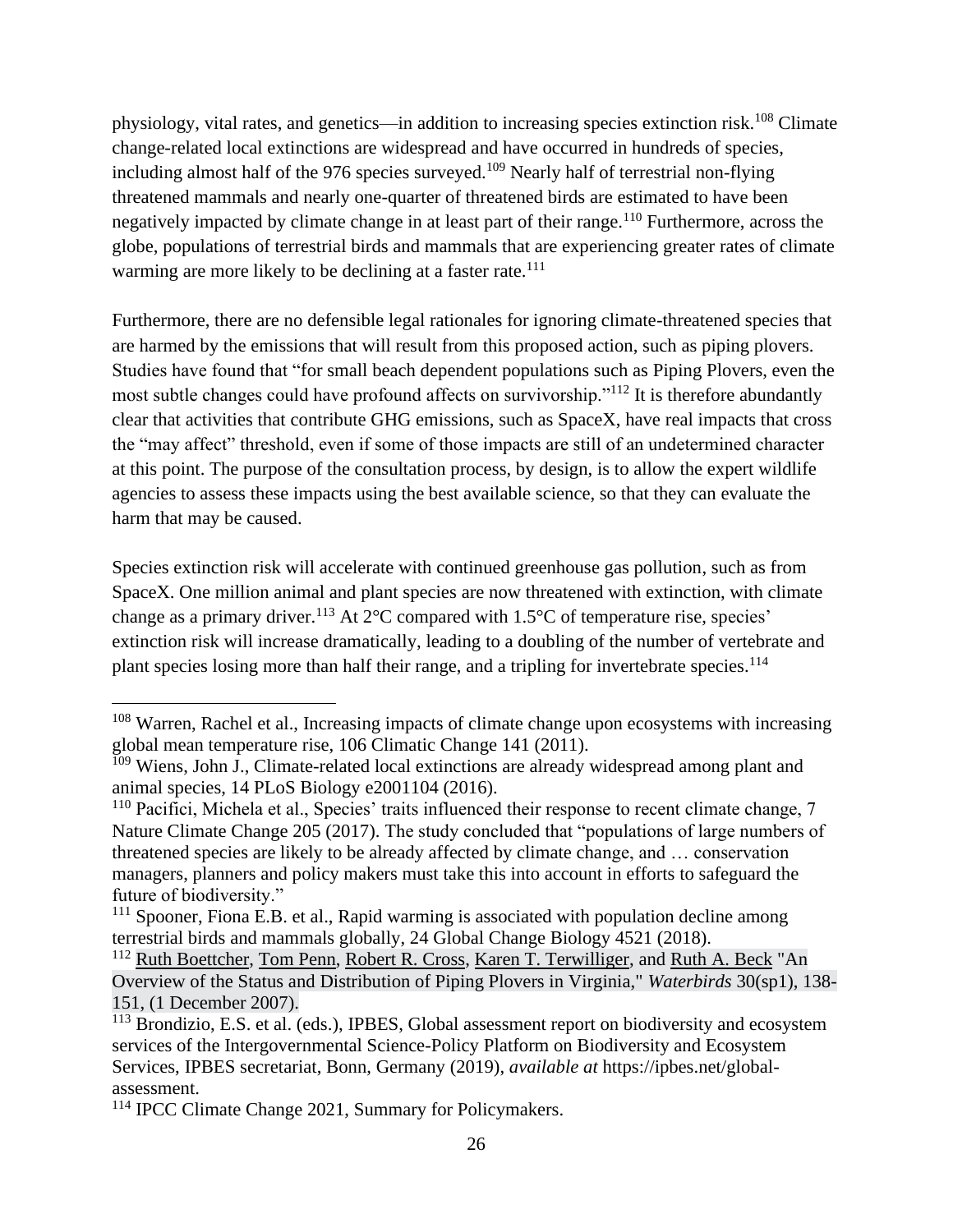Numerous studies have projected catastrophic species losses during this century if climate change continues unabated: 15 to 37% of the world's plants and animals committed to extinction by 2050 under a mid-level emissions scenario<sup>115</sup>; the potential extinction of 10 to 14% of species by 2100<sup>116</sup>; global extinction of 5% of species with 2°C of warming and 16% of species with business-as-usual warming<sup>117</sup>; the loss of more than half of the present climatic range for 58% of plants and 35% of animals by the 2080s under the current emissions pathway, in a sample of 48,786 species<sup>118</sup>; and the loss of a third or more of animals and plant species in the next 50 years.<sup>119</sup> As summarized by the Third National Climate Assessment, "landscapes and seascapes are changing rapidly, and species, including many iconic species, may disappear from regions where they have been prevalent or become extinct, altering some regions so much that their mix of plant and animal life will become almost unrecognizable."<sup>120</sup>

The FAA's total failure to consider impacts to listed species from SpaceX's emissions in the context of the climate crisis renders the FAA's ESA analysis arbitrary and capricious.

## **D. FAA failed to address the impacts of water withdrawals on listed species**

According to the BA, it is possible that SpaceX would require an enormous amount of water for its operation, particularly if it uses deluge water on the plume during launches to control temperature.<sup>121</sup> The BA notes that "all water (including deluge and potable water) would be either delivered by truck or withdrawn from existing or new wells located adjacent to the launch pad."<sup>122</sup> The BA further states that the desalination plant would treat water "from two new source wells" that would extract groundwater at a rate of 40 gallons per minute.<sup>123</sup>

However, BA is silent as to the impacts of such water withdrawals on listed species and critical habitat. Water withdrawals (onsite or offsite) may alter the adjacent habitat, including by reducing water availability or increasing salinity in certain areas. It is notable that EPA has found that SpaceX's activities at Boca Chica have caused "substantial and unacceptable adverse

<sup>&</sup>lt;sup>115</sup> Thomas, Chris. D. et al., Extinction risk from climate change, 427 Nature 145 (2004). <sup>116</sup> Maclean, Ilya M. D. & Robert J. Wilson, Recent ecological responses to climate change

support predictions of high extinction risk, 108 PNAS 12337 (2011).

<sup>&</sup>lt;sup>117</sup> Urban, Mark C., Accelerating extinction risk from climate change, 348 Science 571 (2015). <sup>118</sup> Warren, Rachel et al., Quantifying the benefit of early climate change mitigation in avoiding biodiversity loss, 3 Nature Climate Change 678 (2013).

 $119$  Román-Palacios, Cristian & John J. Wiens, Recent responses to climate change reveal the drivers of species extinction and survival, 117 PNAS 4211 (2020).

<sup>&</sup>lt;sup>120</sup> Melillo, Jerry M., Terese (T.C.) Richmond, and Gary W. Yohe, Eds., 2014: Climate Change Impacts in the United States: The Third National Climate Assessment. U.S. Global Change Research Program, 841 pp. doi:10.7930/J0Z31WJ2.

 $121$  BA at 12.

 $122$  *Id.* 

<sup>123</sup> *Id*. at 23.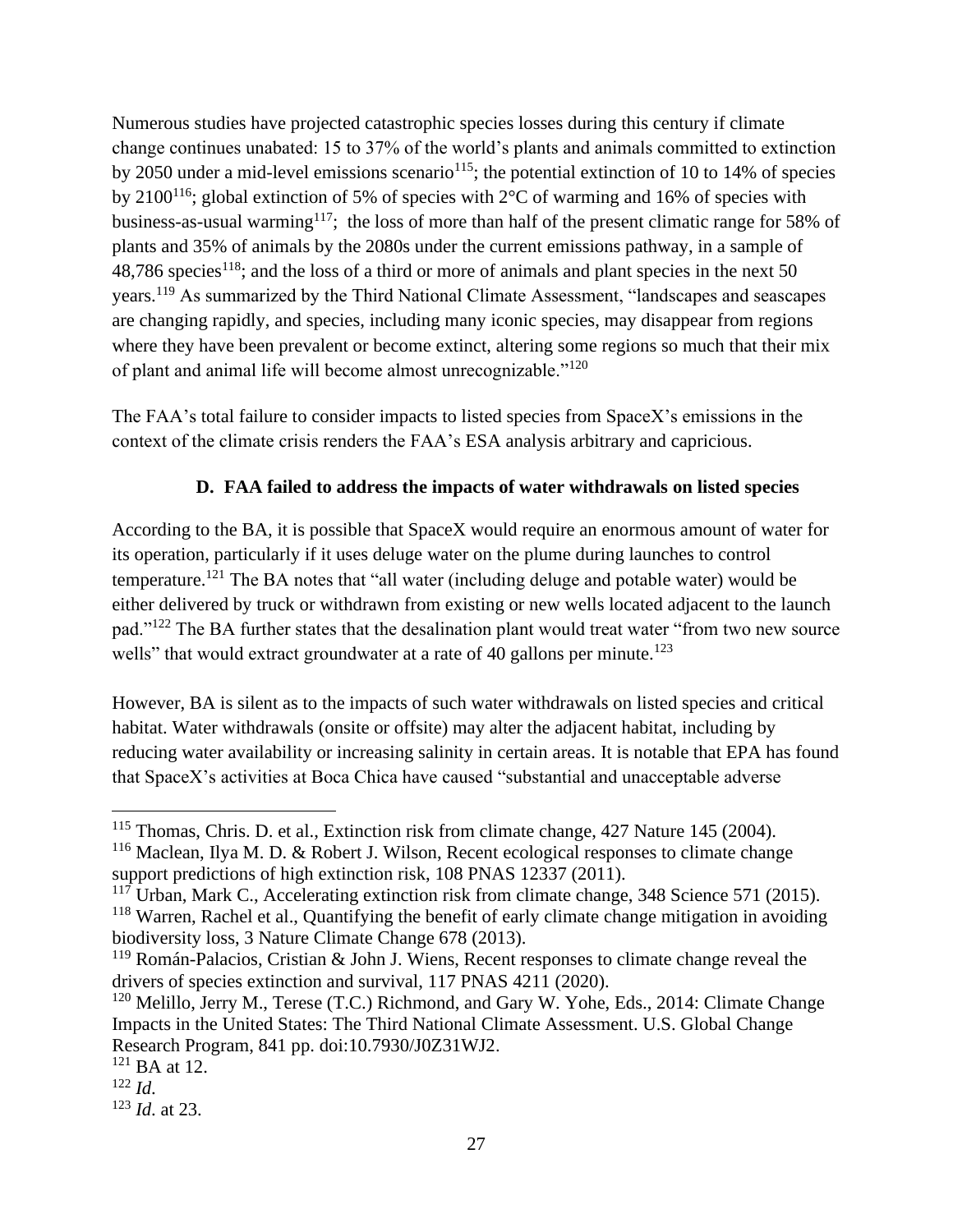impacts to aquatic resources of national important (ARNI)," due to the impacts to mudflats, estuarine and non-tidal wetlands, which "support benthic invertebrate communities which make them essential foraging habitats for wintering and migrating shorebirds, including the threatened piping plover and red knot."<sup>124</sup> Water withdrawals may further harm the adjacent wetland communities, harming these listed species. The FAA's failure to consider the impacts of water withdrawals on listed species is a glaring violation of the ESA (as well as NEPA).

## **IV. The FAA has ignored interrelated actions and indirect effects, unlawfully segmenting its analysis**

The FAA has failed to include interrelated and/or interdependent actions in its DPEA and BA and is unlawfully segmenting its analysis. Under both NEPA and the ESA, an agency must consider the full action, including any interdependent or interrelated actions.<sup>125</sup> Here, the FAA has stated in the DPEA and BA that SpaceX is still in the testing stages of the launch vehicle, including ongoing Starship prototype tests that have been approved under a separate license, and that SpaceX will also need to conduct similar tests of Super Heavy prototypes, which has not yet been approved under a separate license.<sup>126</sup> The testing of the Starship and Super Heavy rockets is clearly intertwined with the proposed action. Indeed, the BA specifies that these tests are the foundation for the development and operational phases of the project, since it can only move forward after the testing phase has been completed.<sup>127</sup> Therefore, the testing phase of the Starship and Super Heavy rockets *must* be included with the analysis of the development and operational phases in order to comply with NEPA and the ESA. Since the prior NEPA and ESA analyses were for the falcon rockets, the FAA cannot rely on those documents to fulfill their duty under these bedrock environmental laws.

Several other related actions that must be considered in these NEPA and ESA analyses were ignored by the FAA. For example, while the BA acknowledges that Starship and Super Heavy rockets would be delivered by barge to the Port of Brownsville, there is no discussion of the

<sup>126</sup> *See* BA at 8.

<sup>124</sup> EPA April 7, 2021 Letter.

<sup>125</sup> *See* 40 C.F.R. § 1508.25 (providing that under NEPA, "connected actions" should be discussed in the same EIS). Connected actions must be considered in a single EIS even under the NEPA regulations promulgated by the Trump Administration. *See* 85 Fed. Reg. 43304, 43322 (stating that 40 C.F.R. §§ 1501.9(e) and 1502.4(a) )providing that agencies must evaluate, in a single EIS, proposals or parts of proposals that are related closely enough to be, in effect, a single course of action). *See also* 50 C.F.R. § 402.02 (the "effects of the action" include all consequences to listed species caused by the proposed action, including the consequences of other activities that are caused by the proposed action); *See ESA Handbook* at 4-27 (directing agencies to apply a "but for" test to determine whether actions are interdependent or interrelated); *see also Ctr. for Biological Diversity v. BLM*, 698 F. 3d 1101, 1113 (9th Cir. 2012) (same).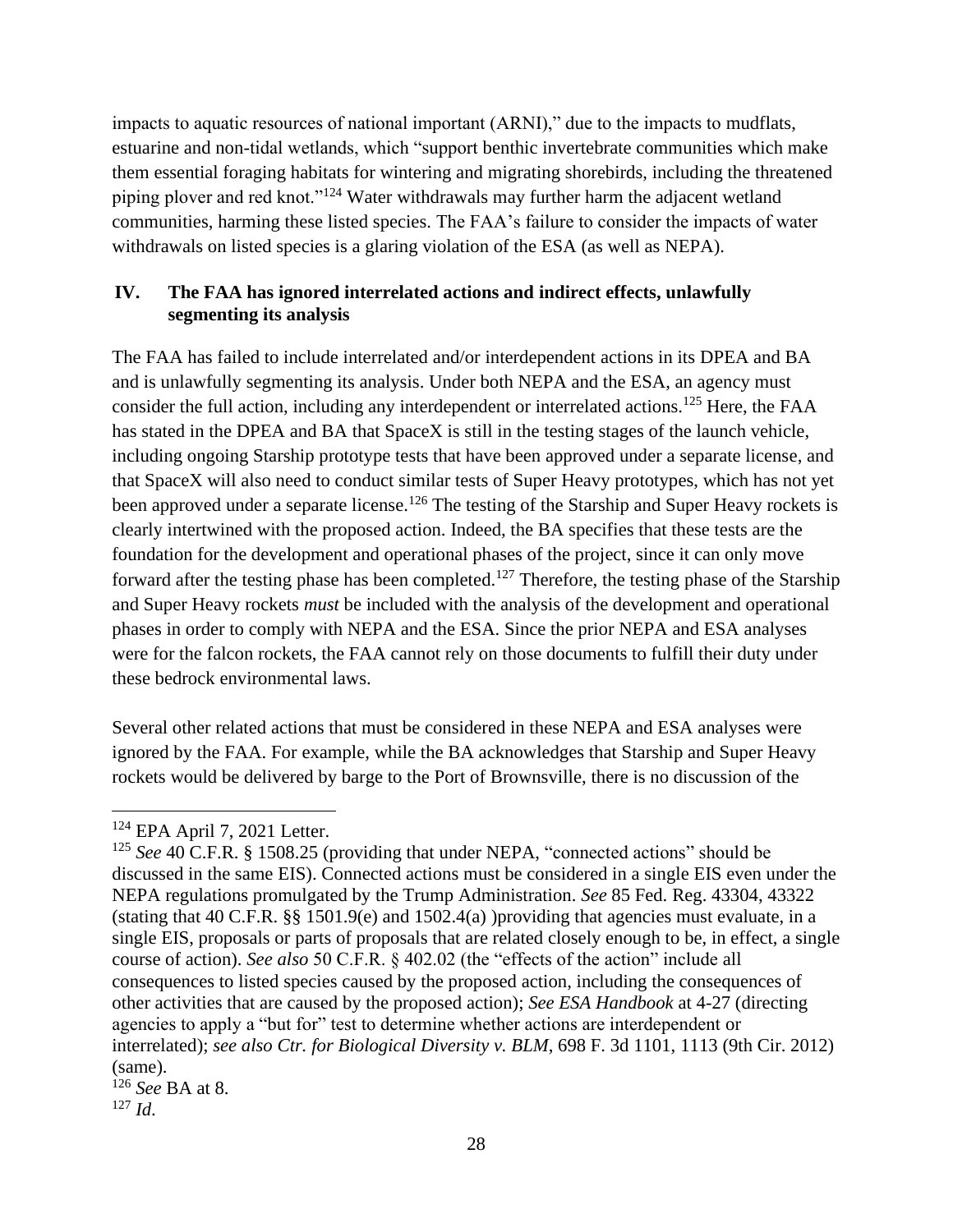impacts of that barge, including potential collisions with listed turtles and marine mammals. Similarly, the FAA does not include any analysis of the LNG and methane fuels that would be needed for the proposed launches, including impacts from fracking and transporting the fuel to Boca Chica. It is our understanding that this project will require the installation of a pipeline through the LRGV to transport LNG to the site, which was not discussed in the DPEA or BA. The FAA also seems to have ignored work by Mountain Valley Electric Cooperative to realign and upgrade a powerline from East Brownsville to the Boca Chica Beach area, intended to serve Space<sub>X.128</sub>

All of these connected, interrelated and/or interdependent components of the SpaceX project must be analyzed within the DPEA and BA. The failure to do so is a blatant violation of the ESA and NEPA.

## **V. FAA has failed to show compliance with Section 4(f) of the Transportation Act**

Because the operation of the Boca Chica facility for SpaceX rocket launches will result in intense noise and light pollution in adjacent National Wildlife Refuge lands – in particular, the Boca Chica Tract of the Lower Rio Grande Valley NWF – the action will result in a "constructive use" of refuge lands, subjecting FAA to Section 4(f) of the Department of Transportation Act.<sup>129</sup> The Section 4(f) regulations specifically "require rigorous exploration and objective evaluation of alternative actions that would avoid all use of Section 4(f) properties...that would avoid some or all adverse effects."<sup>130</sup> Furthermore, 23 U.S.C. § 138 precludes the FAA from approving a program or project unless there is no feasible and prudent alternative to the using that land and the action includes all possible planning to minimize harm to the refuge.

Here, the FAA has not shown that these requirements have been met. It makes no effort to show that there is no prudent alternative to the Boca Chica site or alternative ways to utilize the site to reduce the impacts to the adjacent refuge lands. Regardless, even if expansion of that site were the only available alternative, the FAA must still consider the impacts to the refuge lands from SpaceX activities in the context of the Refuge's purpose. The LRGV NWR, and the national Refuge System in general, maintains the biological integrity, diversity and environmental health

<sup>128</sup> https://www.fws.gov/nwrs/threecolumn.aspx?id=6442470706. *See also* email from Bryan Winton dated Feb. 4, 2021 (confirming that the Mountain Valley Electric Coop line is intended to serve SpaceX, and that the proposed line may adversely affect land administered by FWS) (attached hereto).

 $129$  Based on the Section 4(f) definitions, a "constructive use" occurs when there is "a temporary occupancy of land that is adverse in terms of the statute's preservation purpose" or when "a project's proximity impacts are so severe that the protected activities, features, or attributes of a property are substantially impaired."

<sup>&</sup>lt;sup>130</sup> OEPC Section 4(f) Handbook, 23 C.F.R. § 774.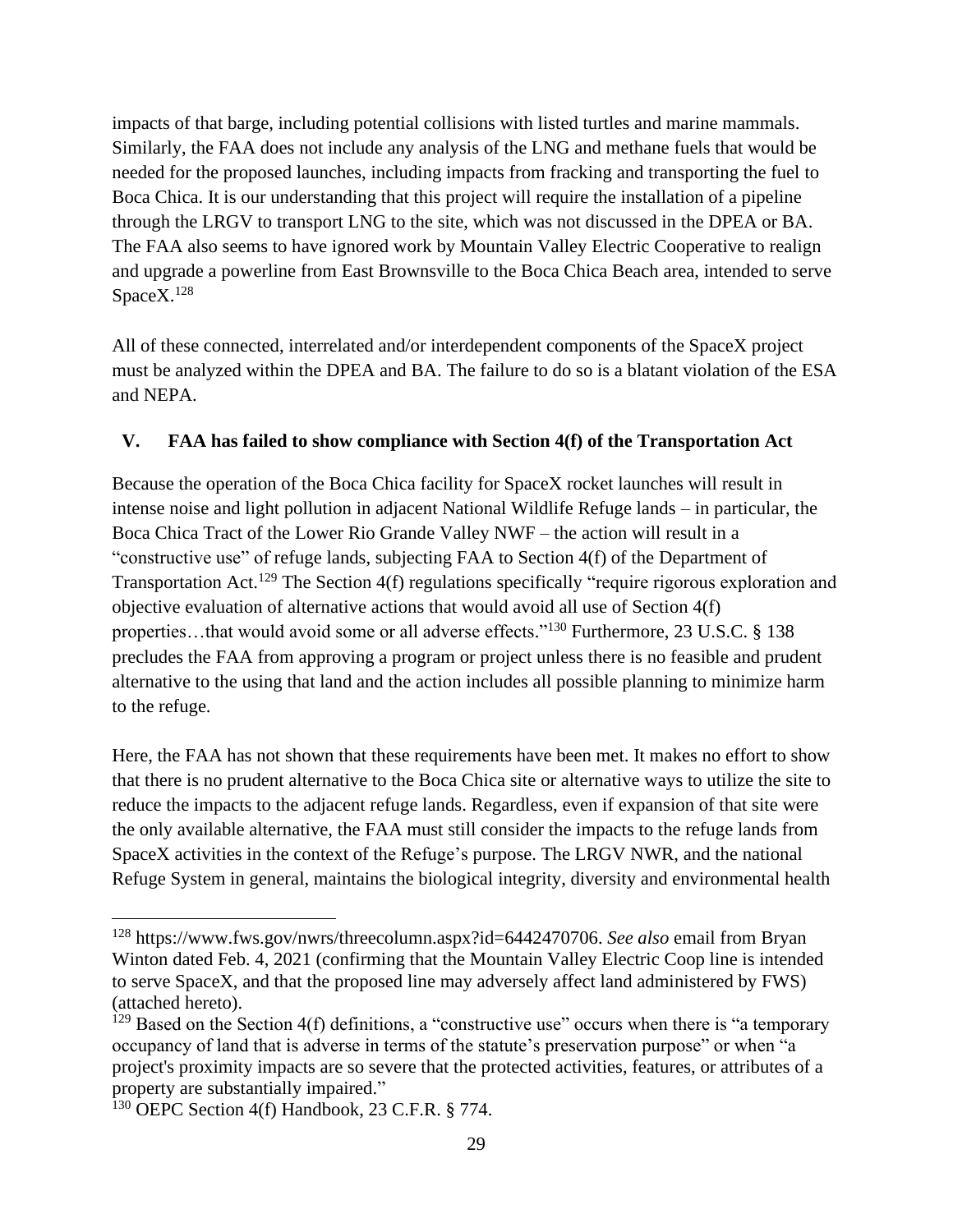of natural resources for the benefit of present and future generations of Americans.<sup>131</sup> The LRGV was established in 1979, as a long-term program of acquiring lands to protect and restore the unique biodiversity of the Lower Rio Grande Valley of Texas. The stated purposes and legislative authorities for this Refuge are "for the development, advancement, management, conservation, and protection of fish and wildlife resources...."<sup>132</sup> Using these lands as a sacrificial debris field when blowing up gigantic rockets would seem incompatible with the area's intended use for conservation.

According to FWS, SpaceX's use of the Boca Chica site has already resulted in "adverse" and even "severe" impacts to public use, management, wildlife, and habitat on refuge lands, with FWS going so far as to state that "Due to operations by SpaceX, the FWS's ability to maintain the biological integrity, diversity and environmental health of Refuge resources, as well as our ability to ensure the viability of the six wildlife-dependent recreational uses, has been significantly diminished at the Boca Chica tract."<sup>133</sup> These impacts certainly rise to the level of a substantial impairment and thus constitute a "constructive use," as defined under Section 4(f); Yet, FAA has failed to address the Section 4(f) factors in its DPEA.

FAA must therefore undertake a new or supplemental analysis to provide the required "rigorous exploration" of alternatives to avoid the impacts to refuge lands and must ensure that SpaceX is undertaking all possible mitigatory actions to minimize harm to the adjacent wildlife refuge lands. As set forth above, it is readily apparent that FAA has failed to ensure that SpaceX considered all alternatives and will implement all reasonable mitigation at the Boca Chica site – including, for example, lighting and noise restrictions to protect birds and turtles as well as purchasing conservation lands to offset impacts from SpaceX activities – and therefore as proposed the action does not meet the requirements of Section 4(f).

## **VI. The Project Will Violate the National Wildlife Refuge System Improvement Act of 1997**

The National Wildlife Refuge System is managed pursuant to the National Wildlife Refuge System Administration Act of 1966, Pub. L. No. 89-669, 80 Stat. 926 (1966), as amended by the National Wildlife Refuge System Improvement Act of 1997, Pub L. No. 105-57, 111 Stat. 1252 (1997) ("Refuge Act"). The primary Mission of the National Wildlife Refuge System is to administer lands and waters for the conservation of fish, wildlife, and plant resources and their habitats for the benefit of present and future generations of Americans.<sup>134</sup> To achieve the mission of the System, the Refuge Act sets forth one of the strongest legislative mandates for ecosystem protection on public lands and waters, directing the Service to "ensure that the biological

<sup>&</sup>lt;sup>131</sup> National Wildlife Refuge System Improvement Act of 1997, 16 U.S.C. 668dd-668ee.

 $132$  16 U.S.C. § 742f (a)(4).

<sup>133</sup> FWS Jan. 22, 2021 Letter.

<sup>134</sup> 16 U.S.C. § 668dd(a)(2).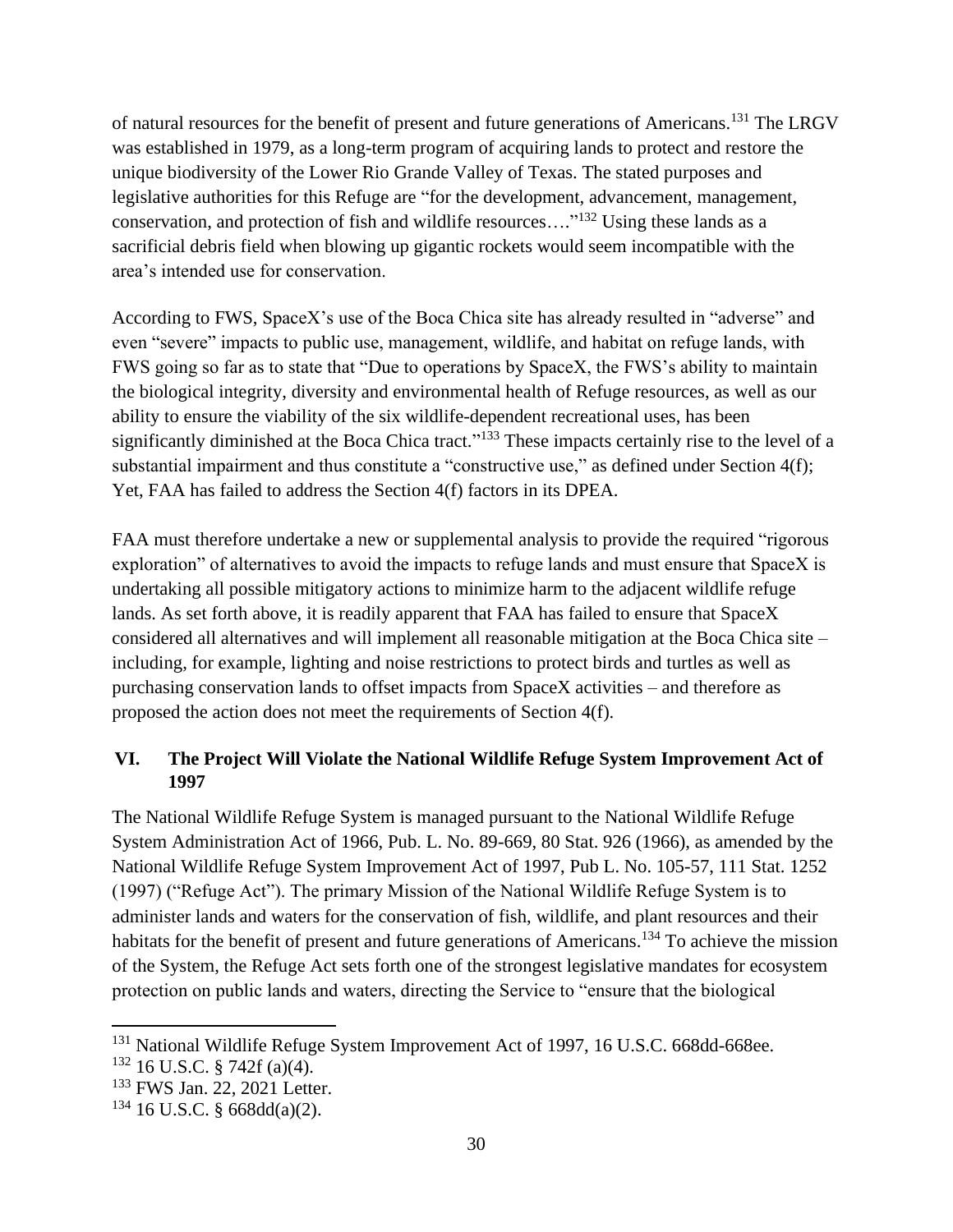integrity, diversity, and environmental health of the System are maintained for the benefit of present and future generations of Americans."<sup>135</sup>

To accomplish that mission, the law creates a presumption against public use, <sup>136</sup> and under subsection (d) of the Refuge Act the Service may only permit the use of refuge lands if it determines that such uses are "compatible with the purposes for which these areas are established."<sup>137</sup> The Service therefore cannot "permit a new use . . . or expand, renew, or extend an existing use" without first determining whether that use is compatible.<sup>138</sup> For a use to be "compatible" it must be "a wildlife-dependent recreational use or any other use of a refuge that, in the sound professional judgment of the [Service], will not materially interfere with or detract from the fulfillment of the mission of the System or the purposes of the refuge."<sup>139</sup>

SpaceX is proposing to use the adjacent refuge lands as a sacrificial debris field and is preventing FWS and the public from accessing important refuge areas, which is clearly an incompatible use. FWS has, in fact, explicitly stated that its "ability to maintain the biological integrity, diversity and environmental health of Refuge resources" has been significantly diminished at the Boca Chica tract," because SpaceX operations prevent and constrain public access year-round, "hampering biological and monitoring studies including sea turtle patrols, sea turtle coldstunning responses, [and] hampering refuge management and law enforcement patrol…."<sup>140</sup> Once again, according to FWS these limitations have caused "both '*adverse*' and '*severe*' impacts to Refuge public use, management, wildlife, and habitat."<sup>141</sup> And while the Refuge Improvement Act prioritizes wildlife-dependent recreational uses of refuges (if they are deemed compatible) over other types of uses, such as economic uses,  $^{142}$  clearly SpaceX (a commercial operation) is interfering with priority recreational uses by forcing closures of the refuge during rocket launches.

FAA, however, has failed entirely to show that the SpaceX activities it is considering are consistent with these legal requirements, and it does not appear possible for it to do so. The Refuge Act requires the Service to administer the System to "ensure that the biological integrity, diversity, and environmental health of the System are maintained for the benefit of present and future generations of Americans."<sup>143</sup> However, the Service has explicitly stated: "Due to operations by SpaceX, the FWS's ability to maintain the biological integrity, diversity and

<sup>140</sup> FWS Jan. 22, 2021 Letter.

<sup>&</sup>lt;sup>135</sup> *Id.* § 668dd(a)(4)(B).

 $136$  50 C.F.R. § 25.21(a).

 $137$  16 U.S.C. § 668dd(d)(1)(B).

<sup>&</sup>lt;sup>138</sup> *Id.* § 668dd(d)(3)(A)(i).

<sup>139</sup> *Id*. § 668ee(1).

<sup>141</sup> *Id*.

 $142$  16 U.S.C. 668dd(a)(3)(C).

 $143$  16 U.S.C. § 668dd(a)(4)(B).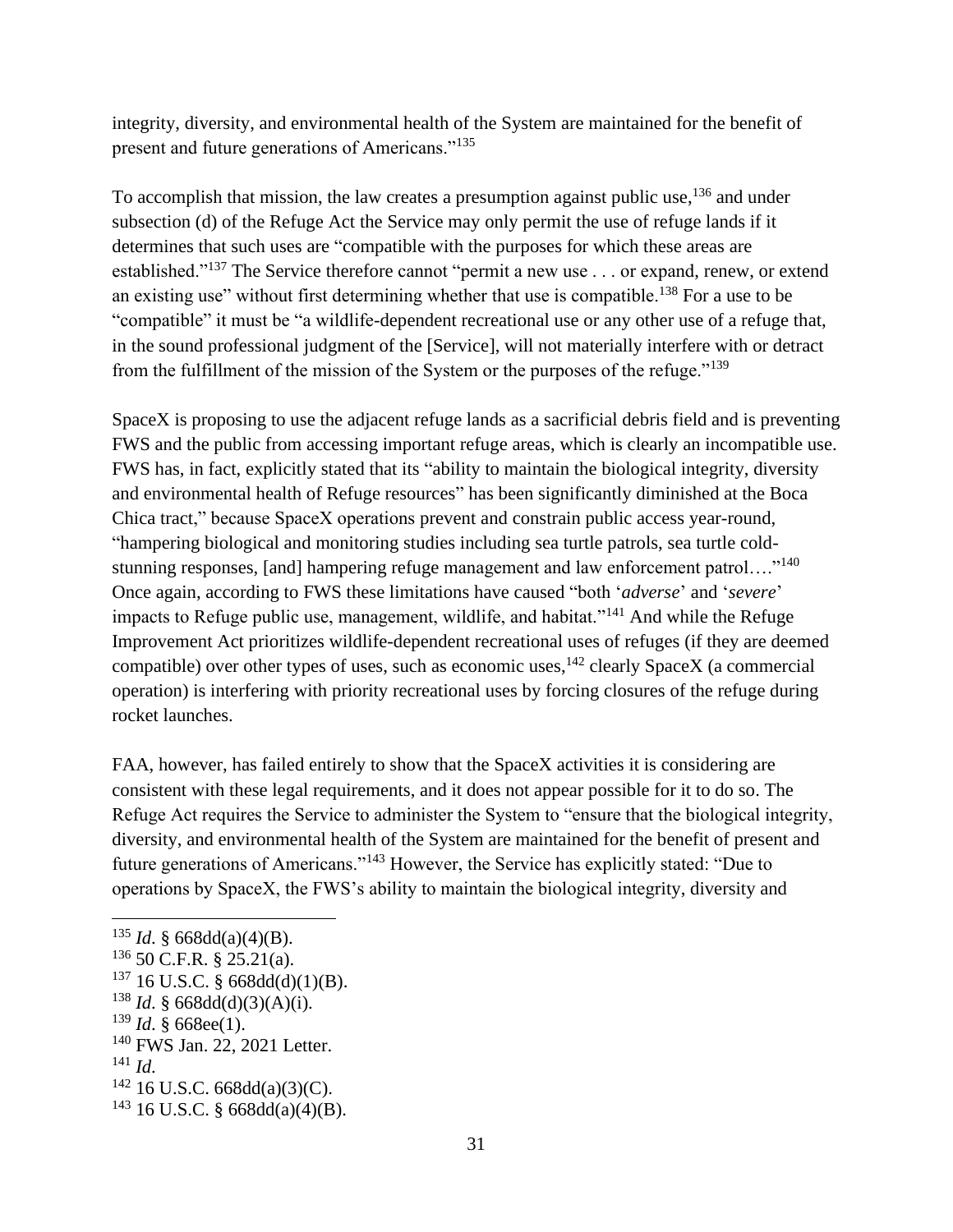environmental health of Refuge resources… has been significantly diminished at the Boca Chica tract."<sup>144</sup> The proposed action is therefore inconsistent with the requirements of the Refuge Act. If the FAA were to authorize the action under these circumstances this is yet another reason why the agency's decision would be arbitrary and capricious and contrary to law.

## **VII. The Project must obtain a permit for take under the Migratory Bird Treaty Act**

In 1918, Congress enacted the Migratory Bird Treaty Act (MBTA) to implement a treaty for the protection of migratory birds between Great Britain (on behalf of Canada) and the United States. The objective of the treaty was to create a "uniform system of protection" to "insur[e] the preservation of such migratory birds," because "a lack of adequate protection" for many migratory birds traveling through the United States left them vulnerable to extinction.<sup>145</sup> The MBTA has helped restore countless populations of birds once on the path to extinction, such as sandhill cranes, snowy egrets, and wood ducks. In fact, the Supreme Court has described the purpose of the MBTA as a "national interest of very nearly the first magnitude."<sup>146</sup>

As a "conservation statute<sup>[]</sup> designed to prevent the destruction of certain species of birds,"<sup>147</sup> the MBTA protects more than 1,000 species of birds found in the United States.<sup>148</sup> Under this law:

[u]nless and except as permitted by regulations . . . it shall be unlawful at any time, by any means or in any manner, to pursue, hunt, take, capture, [or] kill . . . any migratory bird [or] any part, nest, or egg of any such bird . . . included in the terms of the conventions . . . .<sup>149</sup>

Although the Trump Administration adopted an interpretation of the MBTA that eliminated liability for "incidental" take and killing of migratory birds—at variance with decades of prior practice and policy—that interpretation was emphatically rejected by a federal court.<sup>150</sup> Accordingly, the Interior Department and FWS have recently completed a rulemaking that formally revokes the Trump Administration interpretation and reinstates the prior understanding of the statute, pursuant to which the foreseeable incidental take of migratory birds cannot proceed without formal authorization from the FWS.<sup>151</sup>

<sup>144</sup> FWS Jan. 2021 Letter at 2-3.

<sup>&</sup>lt;sup>145</sup> Convention for the Protection of Migratory Birds, 39 Stat. 1702 (Aug. 16, 1916).

<sup>146</sup> *Missouri v. Holland*, 252 U.S. 416, 435 (1920).

<sup>147</sup> *Andrus v. Allard*, 444 U.S. 51, 52 (1979).

<sup>148</sup> *See* 50 C.F.R. § 10.13.

 $149$  16 U.S.C. § 703(a).

<sup>150</sup> *See Natural Res. Def. Council v. U.S. Dep't of the Interior*, 478 F. Supp. 3d 469 (S.D.N.Y. 2020).

<sup>151</sup> *See* 86 Fed. Reg. 54643 (Oct. 4, 2021).